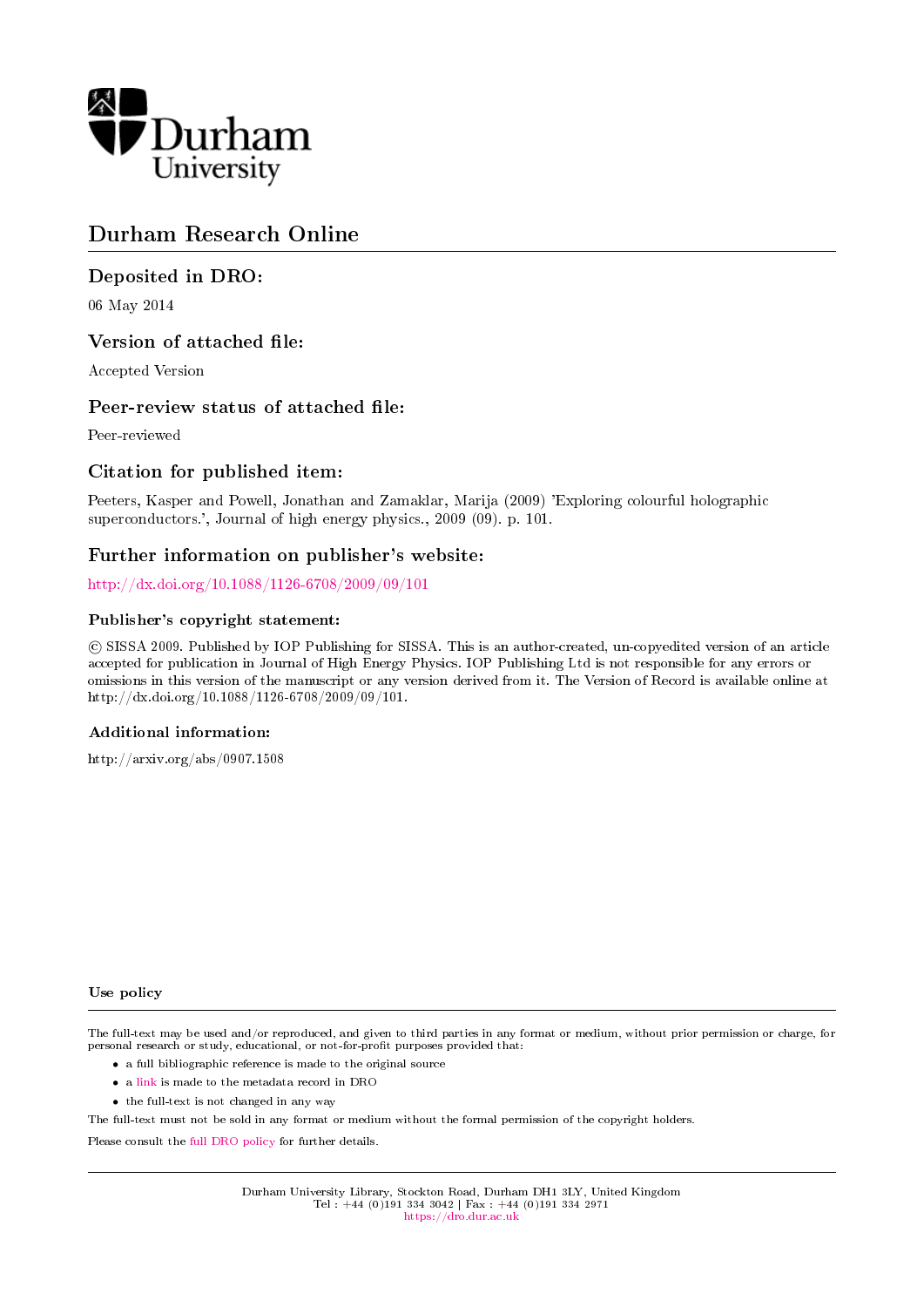# Exploring colourful holographic superconductors

Kasper Peeters, Jonathan Powell and Marija Zamaklar

Department of Mathematical Sciences, Durham University, South Road, Durham DH1 3LE, United Kingdom. E-mail: [kasper.peeters@durham.ac.uk](mailto:kasper.peeters@durham.ac.uk), [jonathan.powell@durham.ac.uk](mailto:jonathan.powell@durham.ac.uk), [marija.zamaklar@durham.ac.uk](mailto:marija.zamaklar@durham.ac.uk)

ABSTRACT: We explore a class of holographic superconductors built using nonabelian condensates on probe branes in conformal and non-conformal backgrounds. These are shown to exhibit behaviour of the specific heat which resembles that of heavy fermion compounds in the superconducting phase. Instead of showing BCSlike exponential behaviour, the specific heat is polynomial in the temperature. It exhibits a jump at the critical temperature, in agreement with real-world superconductors. We also analyse the behaviour of the energy gap and the AC and DC conductivities, and find that the systems can be either semi-conducting or metallic just above the critical temperature.

KEYWORDS: AdS/CFT, phase transitions, superconductivity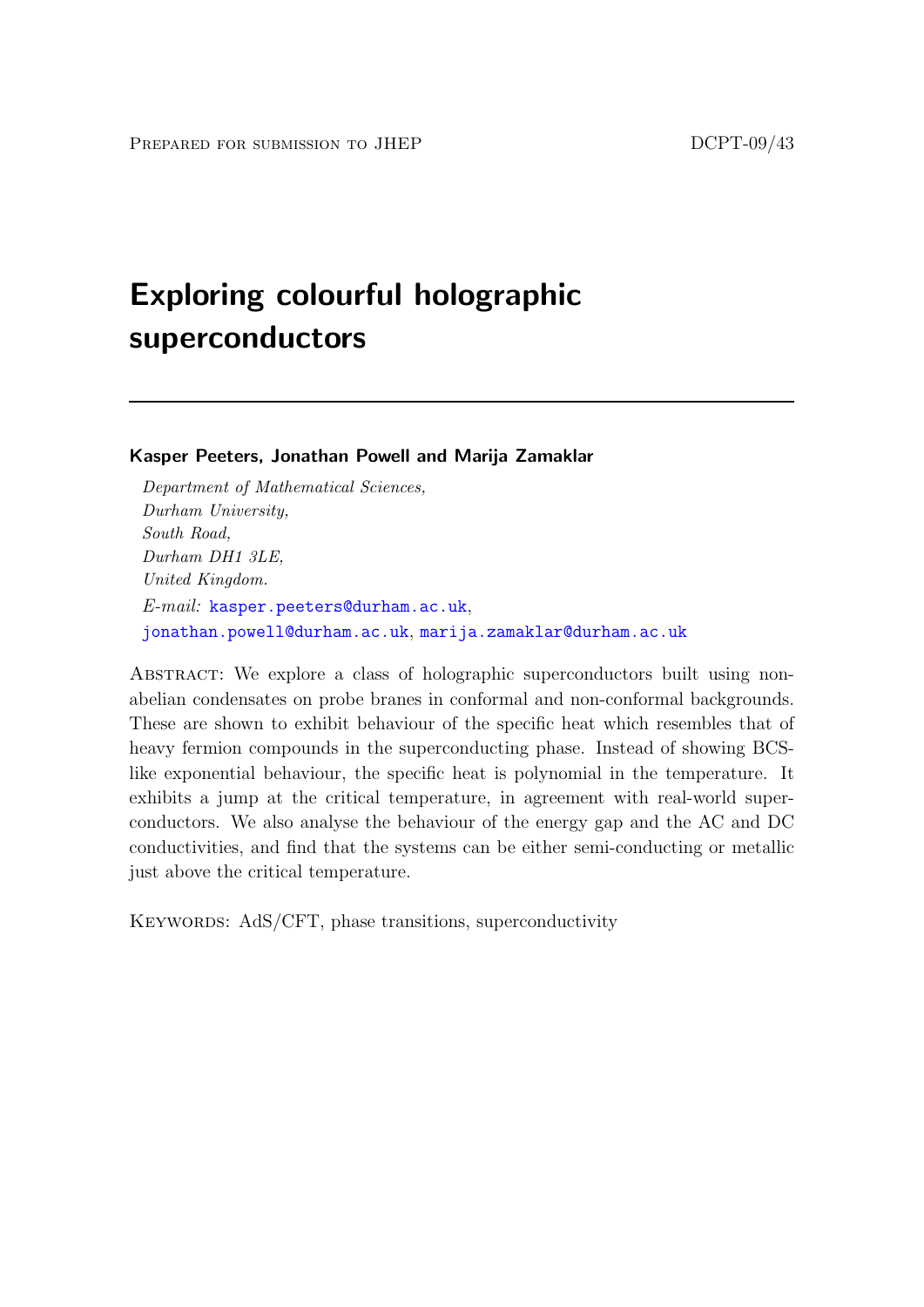## **Contents**

|                |                            | 1 Introduction and summary                                  |                |
|----------------|----------------------------|-------------------------------------------------------------|----------------|
| $\bf{2}$       | Colourful superconductors  |                                                             | 3              |
|                | 2.1                        | Non-abelian condensates                                     | 3              |
|                |                            | 2.2 Overview of the models                                  | $\overline{5}$ |
|                | 2.3                        | Comments on the zero temperature limit                      | $\overline{7}$ |
| 3 <sup>1</sup> | Thermodynamic properties   |                                                             | 9              |
|                | 3.1                        | Free energy and specific heat                               | 9              |
|                | $3.2\,$                    | Limitations of the Yang-Mills approximation                 | 11             |
|                | $3.3\,$                    | Comments on connections with real-world superconductors     | 12             |
| 4              | Electromagnetic properties |                                                             | 14             |
|                | 4.1                        | AC conductivity                                             | 16             |
|                |                            | 4.2 DC conductivity                                         | 19             |
|                |                            | 4.3 Comments on connections with real-world superconductors | 20             |
| $\mathbf{A}$   |                            | Appendix: computing temperature dependence                  | $22\,$         |

## <span id="page-2-0"></span>1 Introduction and summary

An intriguing new application of the correspondence between string theory and gauge theory is the study of strongly coupled systems which appear in solid state physics and in particular systems which exhibit superconductivity. Apart from suggesting an alternative point of view on non-BCS superconductors, these might also help to develop a better understanding of quantum critical points and strongly coupled superconductors for which so far a satisfactory theory is lacking [\[1\]](#page-25-0). Moreover, these constructions provide an interesting new arena in which to explore and test the string/gauge theory correspondence. We refer the reader to  $[2, 3]$  $[2, 3]$  $[2, 3]$  for more background information and references.

In the original model of [\[1\]](#page-25-0), a holographic superconductor was constructed by considering an Abelian Higgs model in the background of an anti-de-Sitter black hole. A stable condensate of the scalar field can occur because of nontrivial coupling of the scalar to the gauge potential, in combination with nontrivial asymptotics  $[4]$  or because of the nontrivial near-horizon geometry which destabilises the asymptotically stable mode [\[1\]](#page-25-0). This system exhibits an energy gap which scales linearly with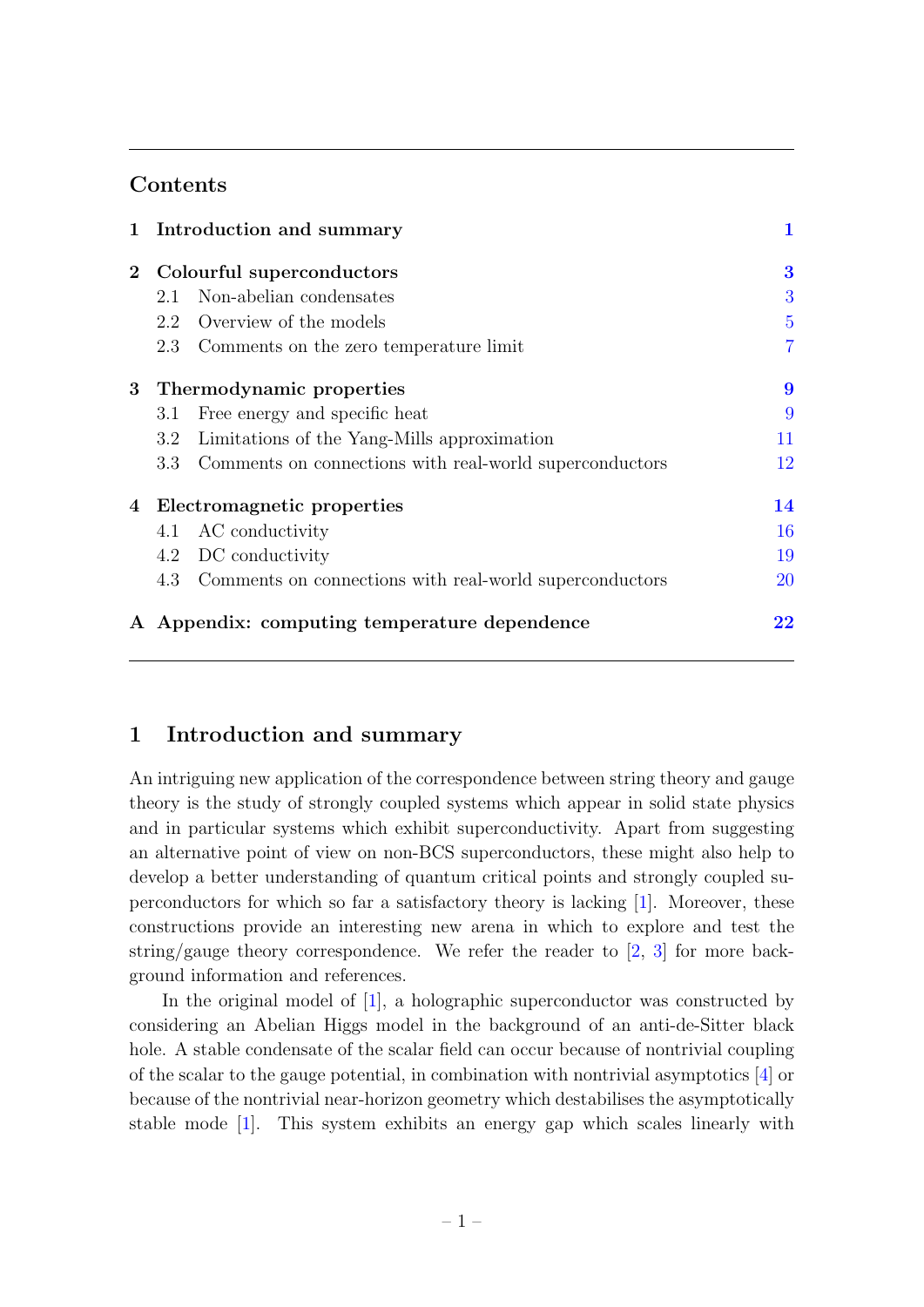the critical temperature, and a frequency-dependent conductivity which shows some similarity with real-world superconductors. A full analysis involving back-reaction of the Abelian-Higgs fields on the gravitational background has also been carried out [\[5\]](#page-25-4). The analysis in the probe approximation has been extended in [\[6\]](#page-25-5) to duals of three-dimensional superconductors.

A different way to obtain a non-trivial condensate in a holographic setup is to consider, instead, a non-abelian gauge field coupled to gravity. Again, because of the non-trivial asymptotics, it is possible to form condensates of the gauge field. For some time now, it has been known that such configurations exist even in systems at zero temperature (i.e. without black hole horizon), where they are related to vector meson condensates in the dual gauge theory  $[7]$ . An application to p-wave superconductors was developed in [\[4,](#page-25-3) [8\]](#page-25-7), based on earlier work in [\[9\]](#page-25-8). We will call these 'colourful superconductors' (not to be confused with colour superconductors in QCD). A similar type of analysis was performed in [\[10\]](#page-25-9) for the black hole embedding of a D7-brane probe in the AdS-Schwarzschild black hole. Both types of models show qualitatively similar behavior, with the formation of a condensate and significant decrease of the real part of the conductivity below some critical temperature.

Many properties of these colourful superconductors have so far not been analysed, and it is far from clear which real-world superconductors they resemble most. Moreover, the analysis so far has focussed on *conformal* cases, since there is an expectation that ideas of the gauge/gravity correspondence are perhaps most useful in the context of quantum critical phenomena, which are often characterised by relativistic conformal symmetry.

In the present paper we thus set out to investigate a variety of models which exhibit non-abelian condensates. We will focus mostly on D-brane constructions, both conformal and non-conformal, including the Sakai-Sugimoto model. These models obviously have an origin in a full-fledged string theory, however we will use them here without worrying about the validity of string theory approximations. Our attitude is pragmatic, in the sense that we are mainly interested in seeing how the models behave, with the eventual goal of improving the description of holographic superconductors and bringing them closer to real-world systems. For this reason, we will e.g. work with Yang-Mills action, without attempt to include DBI corrections to it, and we will also not consider gravitational back-reaction.

After an introduction to the models under consideration, we will first focus on their thermodynamic properties, in particular the specific heat. For all systems which we analyse, we find evidence that in the superconducting phase, they resemble non-BCS, heavy fermion compounds. That is, their specific heat has a polynomial behaviour as a function of temperature, in contrast to the exponential one seen in BCS superconductors. At a more quantitative level, we find that  $c_v \sim T^n$  where  $n \sim 2.7 - 5.5$  depending on the model. We also demonstrate the appearance of a jump in the specific heat at  $T_c$ , a property common to both strongly and weakly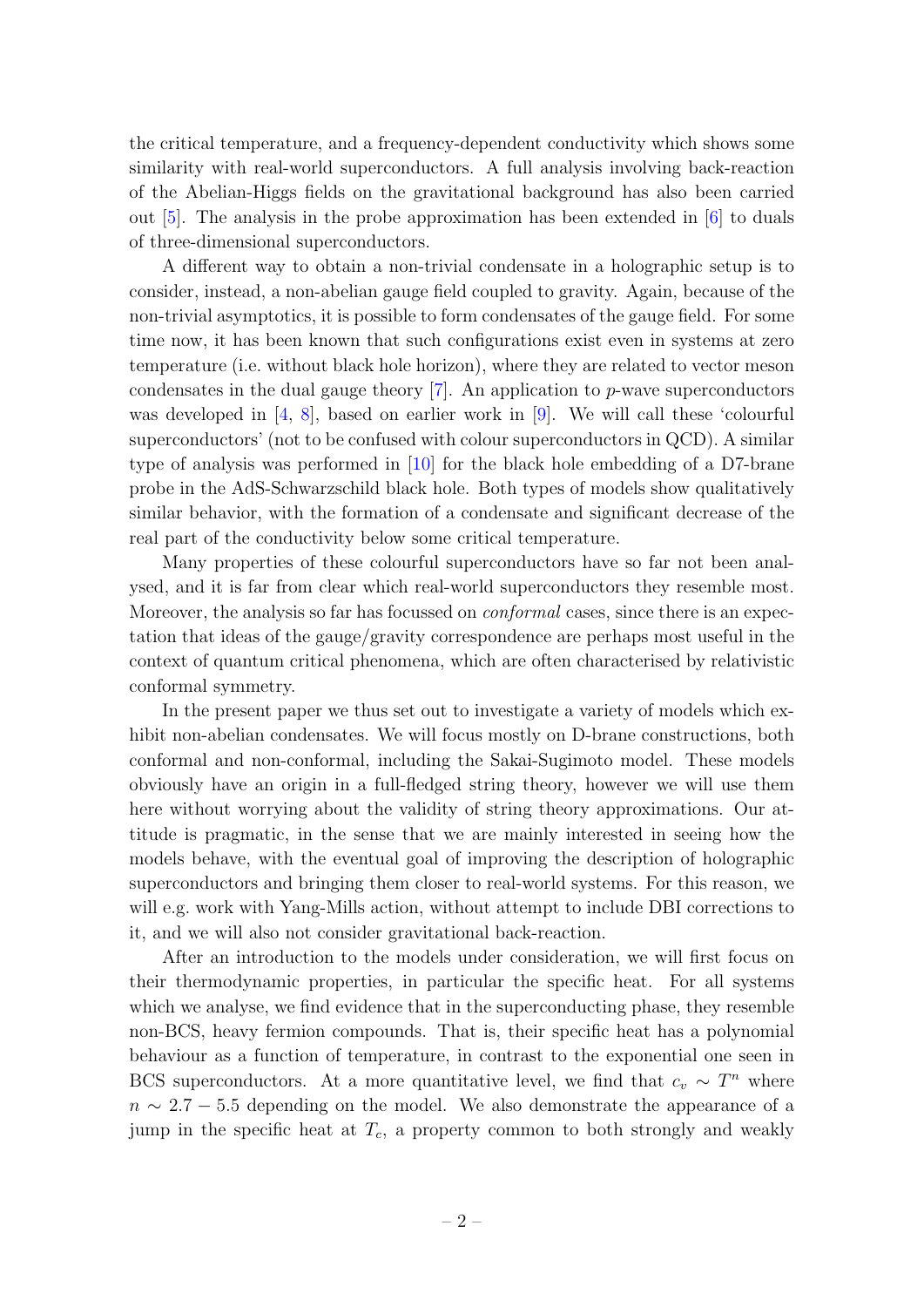coupled superconductors. Above  $T_c$ , our approach only yields linear scaling for the specific heat at constant chemical potential for the D3/D7 system, while this is present also in the D4/D8 case in the DBI approximation [\[11\]](#page-25-10). The specific heat at constant density is, for all conformal cases, known to behave non-linearly [\[12\]](#page-25-11).

We then continue in §[4](#page-15-0) with the analysis of electromagnetic properties. For most systems under consideration we find behaviour above the critical temperature which resembles that of a semi-conductor, i.e. a decreasing resistivity with increasing temperature. In the superconducting phase, there is a small region in temperature in which a condensate has already formed but the resistivity is not yet entirely zero. We find that the gap scales linearly with the critical temperature,  $\omega_q \propto T_c$ , but the proportionality constant is outside the BCS range and can also be substantially different from the ones found so far for conformal holographic superconductors.

In two sections  $(\S3.3 \text{ and } \S4.3)$  $(\S3.3 \text{ and } \S4.3)$  $(\S3.3 \text{ and } \S4.3)$  $(\S3.3 \text{ and } \S4.3)$  we comment on the relation of our findings to real-world superconductors.

## <span id="page-4-0"></span>2 Colourful superconductors

#### <span id="page-4-1"></span>2.1 Non-abelian condensates

Before we analyse a number of concrete holographic superconductors, let us first summarise the general setup and some universal aspects of the problem. We will consider generic diagonal metrics in which the time-time component of the line element is of the form  $-g(u) dt^2$ , where  $g(u)$  has a zero at the location of the horizon. An example of this sort is the metric of a Dp-brane, given by

$$
ds_{Dp}^2 = \left(\frac{u}{L}\right)^{\frac{7-p}{2}} \left(-f_p(u)dt^2 + \delta_{ij}dx^i dx^j\right) + \left(\frac{u}{L}\right)^{\frac{p-7}{2}} \left(\frac{du^2}{f_p(u)} + u^2 d\Omega_{8-p}^2\right), \quad (2.1)
$$

where  $i, j = 1 \dots p$  and  $f_p(u) = 1 - (u_T/u)^{7-p}$ . For our numerical analysis later in the paper it is advantageous to introduce coordinates in which the coordinate distance between the asymptotic boundary and the horizon is finite. We will use  $r := L^2/u$ . The Dp-brane metric then reads

<span id="page-4-2"></span>
$$
ds_{Dp}^2 = \left(\frac{L}{r}\right)^{\frac{7-p}{2}} \left(-f_p(r)dt^2 + \delta_{ij}dx^i dx^j\right) + \left(\frac{L}{r}\right)^{\frac{p-7}{2}} \left(\frac{L^4 dr^2}{r^4 f_p(r)} + \frac{L^4}{r^2} d\Omega_{8-p}^2\right), (2.2)
$$

with  $f_p(r) = 1 - (r/r_T)^{7-p}$ . The horizon is now located at  $r = r_T$  and the asymptotic boundary is at  $r = 0$ . In this coordinate system the dilaton equals

$$
e^{-\phi} = \left(\frac{L}{r}\right)^{(p-7)(p-3)/4}.
$$
 (2.3)

In addition to these  $D_p$ -brane systems we will also consider the  $AdS_4$  black hole background, with vanishing dilaton and metric given by

$$
ds_{AdS_4}^2 = \left(\frac{L}{r}\right)^2 \left(-f_3(r)dt^2 + \delta_{ij}dx^i dx^j + \frac{dr^2}{f_3(r)}\right). \tag{2.4}
$$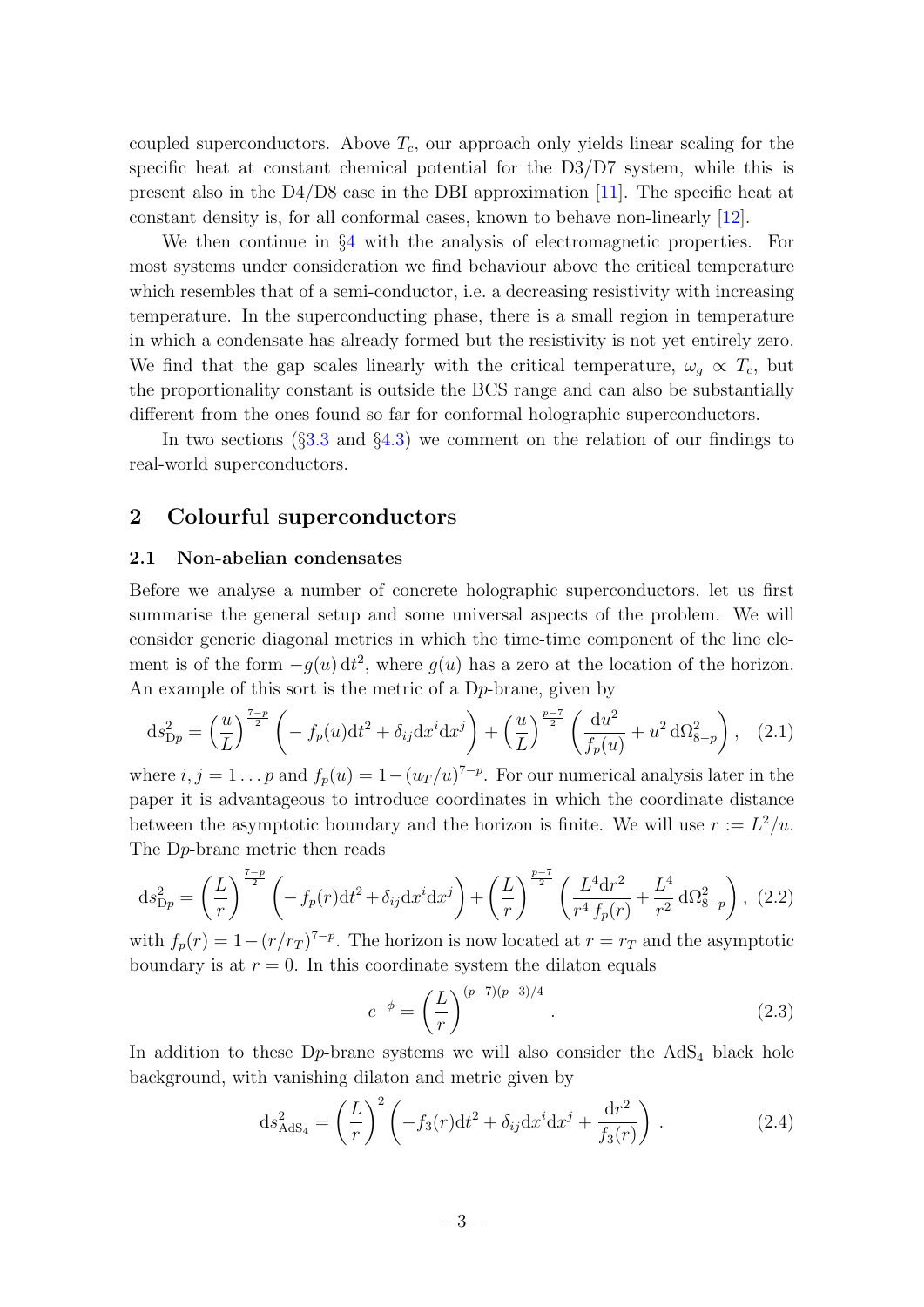For future reference, we note here that the temperature of the Dp-brane backgrounds, as measured by an asymptotic observer following the orbit of the Killing vector  $\partial/\partial t$ , is given by

<span id="page-5-6"></span>
$$
T = \frac{7-p}{4\pi L} \left(\frac{L}{r_T}\right)^{\frac{5-p}{2}}.
$$
\n
$$
(2.5)
$$

For the AdS<sub>4</sub> black hole the temperature is  $T = 3/(4\pi r_T)$ .

If we now add a Dq-brane to the D<sub>p</sub> brane background, the non-abelian gauge field on the Dq-brane can condense [\[7\]](#page-25-6); a similar story holds true when we add a Yang-Mills action to the  $AdS_4$  background [\[9\]](#page-25-8). We will here restrict attention to an  $SU(2)$  gauge field. The non-abelian condensate will occur if the chemical potential  $\mu$ , corresponding to the value of the  $A_0$  component on the boundary, is fixed to a large enough value. The system actually admits condensates of two different types [\[7,](#page-25-6) [9\]](#page-25-8). The one which generically turns out to have the largest energy of the two is of the form

<span id="page-5-4"></span>
$$
A = A_0^{(3)} \sigma^3 \mathrm{d}t + A(r) \left( \sigma^1 \mathrm{d}x^1 + \sigma^2 \mathrm{d}x^2 \right). \tag{2.6}
$$

This solution breaks the  $SU(2)$  symmetry to a diagonal  $U(1)$ . It is unstable [\[4\]](#page-25-3), and expected to decay to a lower energy condensate. The lower energy configuration can be written in the form<sup>[1](#page-5-0)</sup>

<span id="page-5-2"></span>
$$
A = A_0^{(3)} \sigma^3 \mathrm{d}t + A_3^{(1)} \sigma^1 \mathrm{d}x^3 \,. \tag{2.7}
$$

Such a condensate is analogous to the one studied at zero temperature in [\[7\]](#page-25-6), and we will return to this analogy in more detail in section [2.3.](#page-8-0) In the  $2+1$  dimensional case studied in  $[4, 8]$  $[4, 8]$  $[4, 8]$ , this condensate breaks both  $SU(2)$  and rotational invariance completely.[2](#page-5-1)

We will restrict ourselves to an analysis of the Yang-Mills truncation of the effective action on the probe brane (comments on the limitations of this approximation will be made in §[3.2\)](#page-12-0). The Lagrangian which determines the formation of a condensate of the type  $(2.7)$  is given by

<span id="page-5-5"></span>
$$
L = -T_q \int_0^{r_T} dr \sqrt{-\hat{g}} e^{-\phi} \left[ \hat{g}^{00} \hat{g}^{rr} (\partial_r A_0^{(3)})^2 + \hat{g}^{33} \hat{g}^{rr} (\partial_r A_3^{(1)})^2 + 4 \hat{g}^{00} \hat{g}^{33} (A_0^{(3)} A_3^{(1)})^2 \right].
$$
\n(2.8)

This action leads to a coupled system of equations of motion,

<span id="page-5-3"></span>
$$
\partial_r \left[ \sqrt{-\hat{g}} e^{-\phi} \hat{g}^{00} \hat{g}^{rr} \partial_r A_0^{(3)} \right] = 4(A_3^{(1)})^2 A_0^{(3)} \sqrt{-\hat{g}} e^{-\phi} \hat{g}^{00} \hat{g}^{33},
$$
  

$$
\partial_r \left[ \sqrt{-\hat{g}} e^{-\phi} \hat{g}^{33} \hat{g}^{rr} \partial_r A_3^{(1)} \right] = 4(A_0^{(3)})^2 A_3^{(1)} \sqrt{-\hat{g}} e^{-\phi} \hat{g}^{00} \hat{g}^{33},
$$
\n(2.9)

<span id="page-5-0"></span><sup>&</sup>lt;sup>1</sup>The use of the coordinate  $x^3$  is a bit misleading, and should *not* be understood to imply that this condensate only occurs in models which have at least three space dimensions.

<span id="page-5-1"></span><sup>&</sup>lt;sup>2</sup>It is in principle also possible that the transverse adjoint scalars of the probe branes condense, and that such a condensate has the lowest energy. Such a possibility was analysed for a similar system in [\[7\]](#page-25-6), where it was found that the gauge fields condense first. For this reason, we will not discuss the scalars in this paper.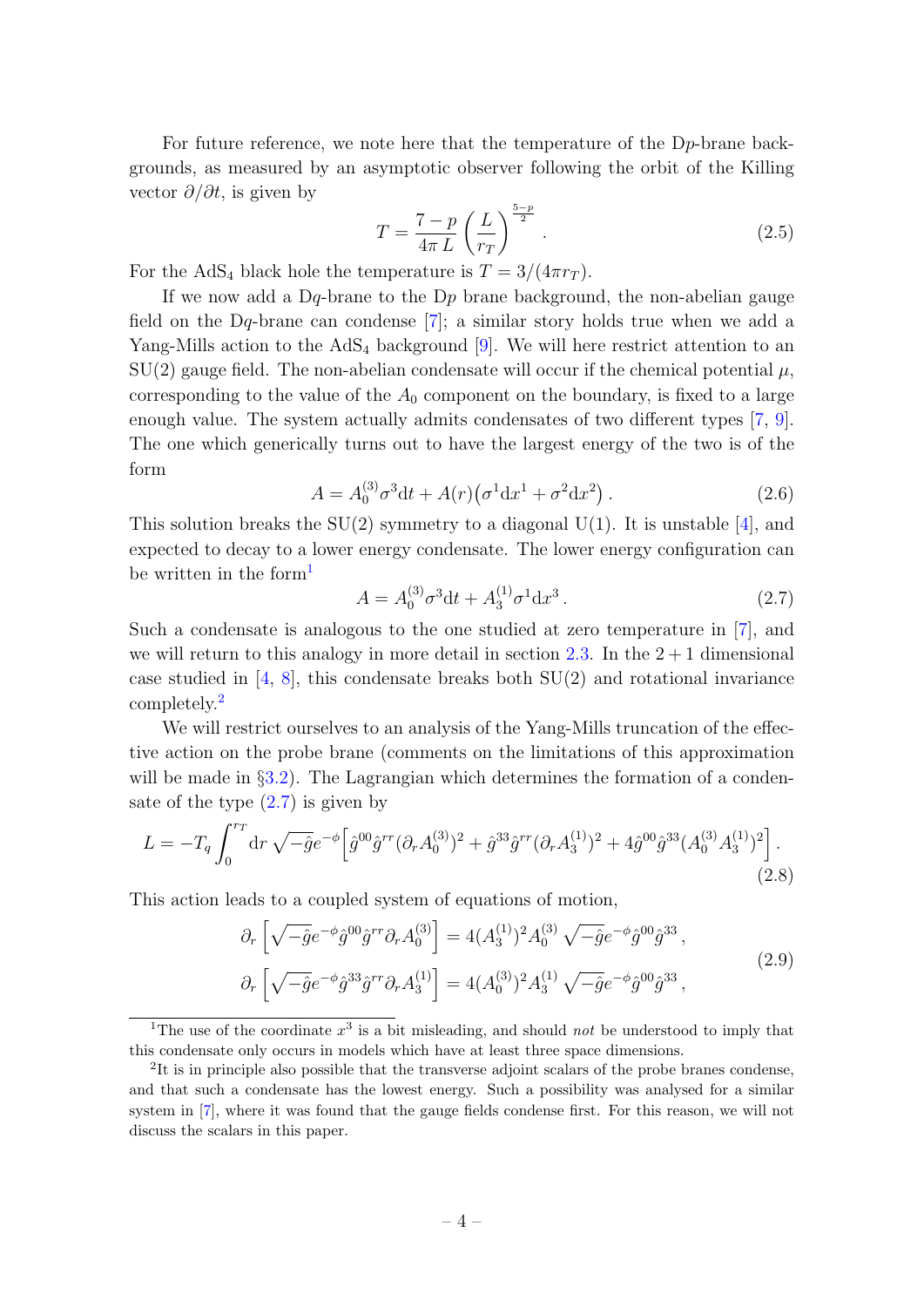

<span id="page-6-1"></span>Figure 1. The structure of the condensate solution space for the D3/D7 system, showing the chemical potential  $\mu$  as a function of the two parameters  $A'$  and B which determine the solution at the horizon. Clearly visible are the various branches of condensates.

These are to be supplemented with boundary conditions at infinity, which take the form

$$
A_0^{(3)} = \mu + \mathcal{O}(r) \,, \quad A_3^{(1)} = \mathcal{O}(r) \,. \tag{2.10}
$$

and boundary conditions at the horizon, which follow from the requirement that  $A_0^{(3)}$  $\binom{5}{0}(r_T) = 0$ . One typically finds that for values of the chemical potential below a critical one,  $A_3^{(1)}$  $_3<sup>(1)</sup>$  is identically zero and the condensate is purely abelian. For chemical potentials larger than  $\mu = \mu_c$ , the  $A_3^{(1)}$  $_3<sup>(1)</sup>$  component turns on, making the condensate non-abelian. These solutions are parameterised by particular combinations of values of  $\partial_r A_0^{(3)}$  $_0^{(3)}$  and  $A_3^{(1)}$  $_3<sup>(1)</sup>$  at the horizon. If one keeps increasing  $\mu$  substantially beyond the critical value, new branches of solutions occur. These typically have a larger energy and hence are expected to be unstable. An example of the structure of these solutions is given in figure [1.](#page-6-1)

#### <span id="page-6-0"></span>2.2 Overview of the models

We will consider both three-dimensional and four-dimensional superconductors of the type described above. For the three-dimensional models will will focus on the AdS<sub>4</sub> black hole and the non-conformal D2/D6 intersection.<sup>[3](#page-6-2)</sup> Our main emphasis in the context of four-dimensional superconducting systems will be the one obtained from the Sakai-Sugimoto model [\[14\]](#page-25-12). However, in order to appreciate the variety of

<span id="page-6-2"></span><sup>&</sup>lt;sup>3</sup>The non-abelian condensate in the  $AdS_4$  black hole background was previously constructed in [\[9\]](#page-25-8). The D2/D6 system allows, to some limited extent, an analysis which includes back-reaction effects [\[10,](#page-25-9) [13\]](#page-25-13), and it would be interesting to investigate how these influence the results obtained in the present section.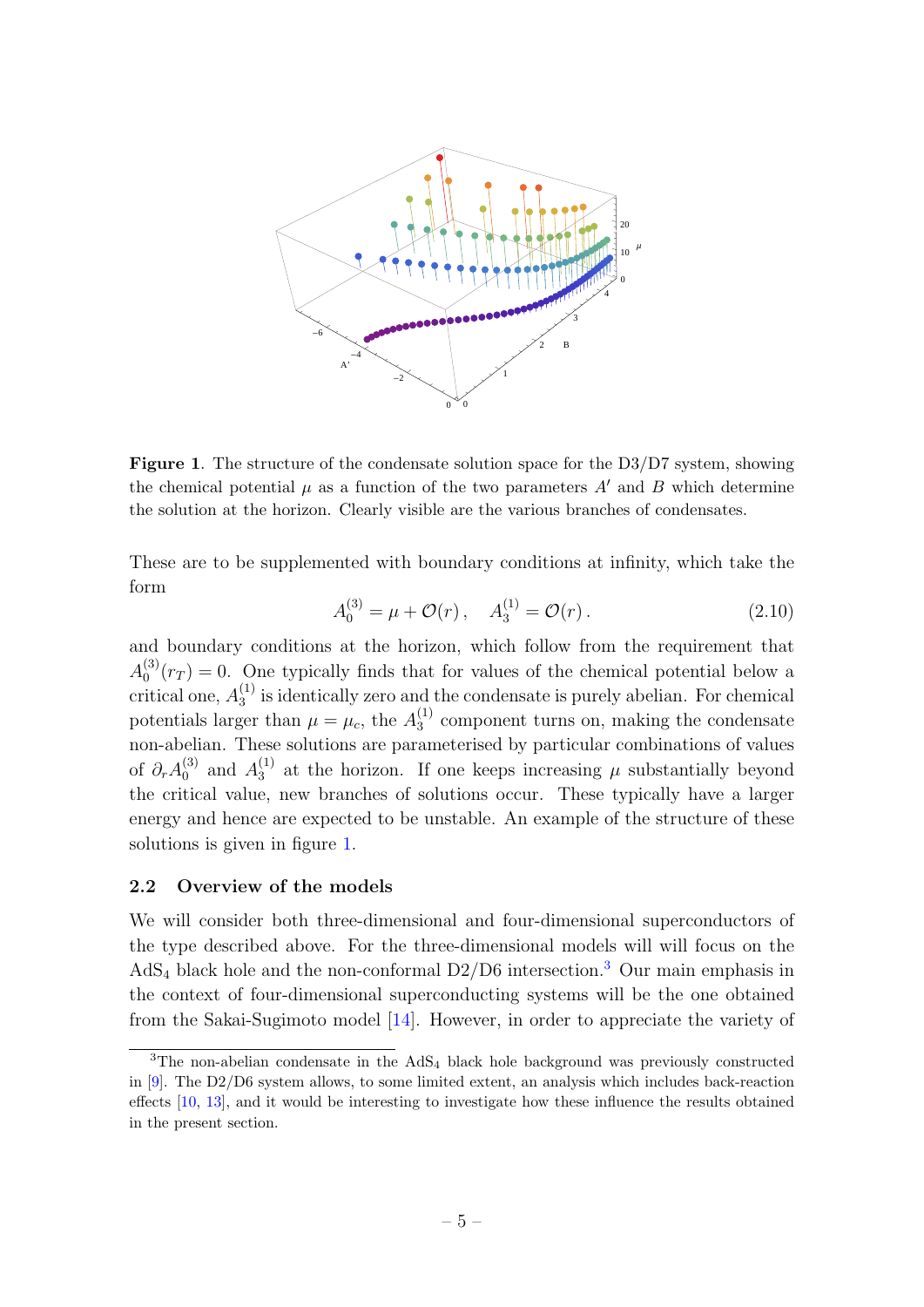

<span id="page-7-0"></span>Figure 2. The dimensionless condensates  $\hat{\rho}'$  for (left to right, top to bottom) the AdS<sub>4</sub> black hole, D2/D6, D3/D7 and D4/D8 systems, as a function of the dimensionless ratio  $T/\mu$ (or to be numerically precise,  $r_T^{(p-5)/2}$  $\int_T^{(p-3)/2}$ / $\mu$ ). The dots indicate selected states for which further properties will be analysed in section [4.](#page-15-0)

ways in which this model is a non-trivial superconductor, we will here also review some known facts about the D3/D7 superconductor, and extend them with several new results.

A Frobenius analysis of the equations near infinity reveals that the asymptotic behaviour of  $A_0^{(3)}$  $_0^{(3)}$  and  $A_3^{(1)}$  $_3^{(1)}$  is

$$
AdS_4: \t A_0^{(3)} = \mu - \rho r + \cdots, \t A_3^{(1)} = \mu' + \rho' r + \cdots,
$$
  
\n
$$
D2/D6: \t A_0^{(3)} = \mu - \rho r^2 + \cdots, \t A_3^{(1)} = \mu' + \rho' r^2 + \cdots,
$$
  
\n
$$
D3/D7: \t A_0^{(3)} = \mu - \rho r^2 + \cdots, \t A_3^{(1)} = \mu' + \rho' r^2 + \cdots,
$$
  
\n
$$
D4/D8: \t A_0^{(3)} = \mu - \rho r^{3/2} + \cdots, \t A_3^{(1)} = \mu' + \rho' r^{3/2} + \cdots.
$$
  
\n(2.11)

In all of the cases we will be interested in solutions for which the chemical potential for  $A_0^{(3)}$  $\binom{3}{0}$  is turned on, while it is set to zero for  $A_3^{(1)}$  $_3^{(1)}$ ; in other words we are looking for solutions which satisfy the boundary conditions  $\mu \neq 0$  and  $\mu' = 0$ . As usual we also require that, for regularity of the solution, at the horizon  $A_0^{(3)}$  $t_0^{(3)}(r_T)=0.$ The equations of motion then imply that the near-horizon behaviour of the fields is (for all cases)

$$
A_0^{(3)} = A'(r - r_T) + \cdots, \qquad A_3^{(1)} = B + \cdots.
$$
 (2.12)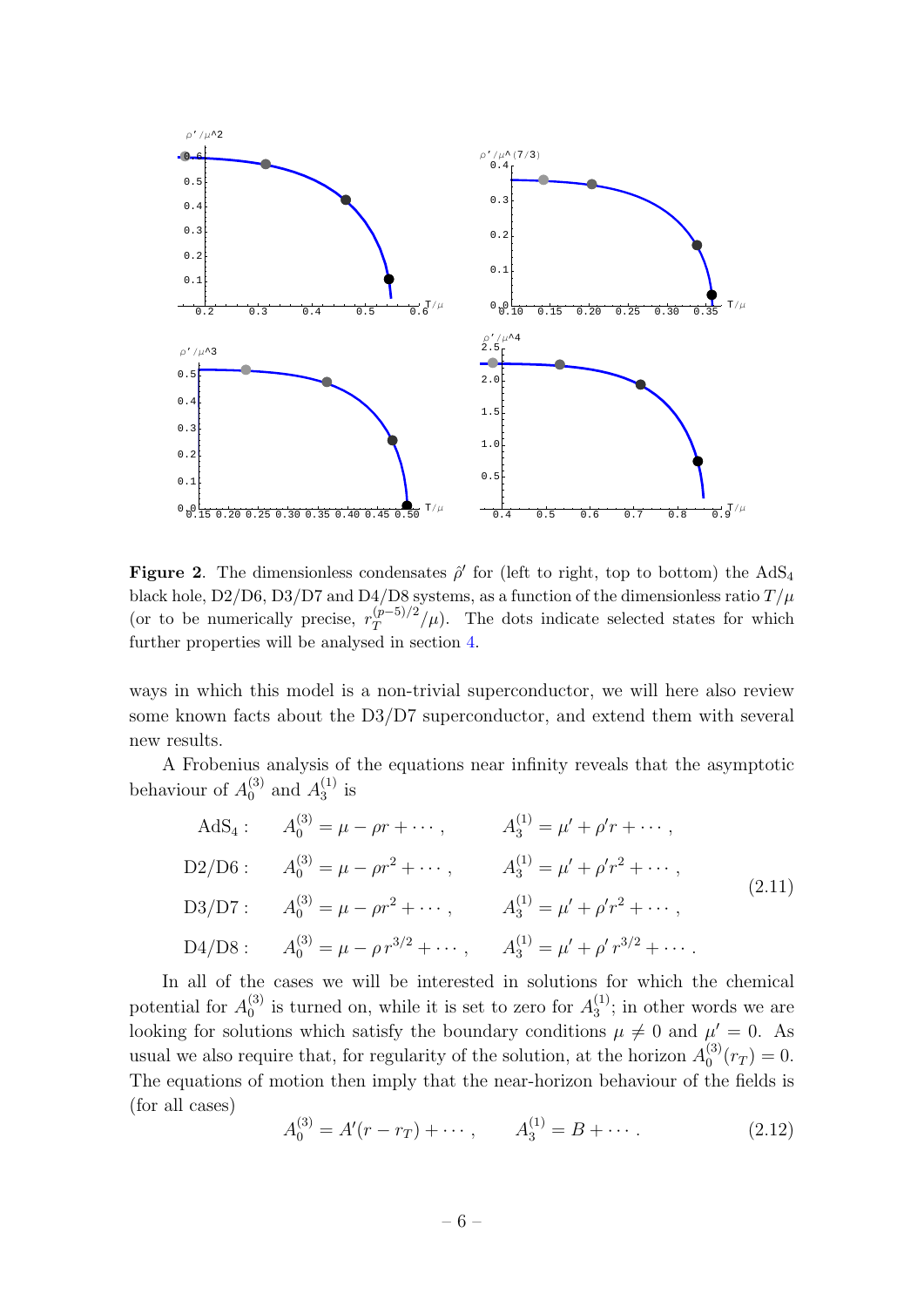By performing a two-dimensional scan through the parameter space spanned by  $A<sup>'</sup>$ and  $B$  and selecting those values for which the solutions to  $(2.9)$  satisfy the boundary condition that  $\mu' = 0$ , we arrive at the condensate solutions.

It is convenient to express these solutions in terms of a dimensionless condensate  $\hat{\rho}$ , given for the various systems by

$$
AdS_4: \quad \hat{\rho} = \rho/\mu^2,
$$
  
\n
$$
D2/D6: \quad \hat{\rho} = \rho/\mu^{7/3},
$$
  
\n
$$
D3/D7: \quad \hat{\rho} = \rho/\mu^3,
$$
  
\n
$$
D4/D8: \quad \hat{\rho} = \rho/\mu^4,
$$
\n(2.13)

(similar expressions hold for  $\rho'$ ). The advantage of using  $\hat{\rho}$  and  $\hat{\rho}'$  is that these only depend on one dimensionless quantity  $\mu/T$ , not on the product TL (see appendix [A](#page-23-0) for more details).

Plots of the dimensionless condensate  $\hat{\rho}'$  versus the ratio  $T/\mu$  are given in figure [2.](#page-7-0) We see that at fixed temperature the condensate is nonvanishing when  $\mu \leq \mu_c$ , while  $\hat{\rho}' = 0$  for  $\mu > \mu_c$ . In other words, the system undergoes a second-order phase transition as the chemical potential is changed. By numerically fitting the curves we see that the critical coefficient  $\alpha$ , which determines the scaling behaviour of the condensate in the vicinity of the critical point according to  $\hat{\rho} \sim (T/\mu_c - T/\mu)^{\alpha}$ , is  $\alpha = 1/2$ , in agreement with Landau-Ginzburg theory.

For the alternative condensate given in  $(2.6)$ , which is governed by the equations

$$
\partial_r \left[ \sqrt{-\hat{g}} e^{-\phi} \hat{g}^{00} \hat{g}^{rr} \partial_r A_0^{(3)} \right] = 8A^2 A_0^{(3)} \sqrt{-\hat{g}} \hat{g}^{00} \hat{g}^{33} e^{-\phi} ,
$$
\n
$$
\partial_r \left[ \sqrt{-\hat{g}} e^{-\phi} \hat{g}^{33} \hat{g}^{rr} \partial_r A \right] = 4 \left[ (A_0^{(3)})^2 \hat{g}^{00} - A^2 \hat{g}^{33} \right] A \sqrt{-\hat{g}} \hat{g}^{33} e^{-\phi} ,
$$
\n(2.14)

the density as a function of the inverse chemical potential behaves similarly. However, the energy of this configuration, obtained by evaluating  $E = -L$  with L given by [\(2.8\)](#page-5-5) is consistently higher. A comparison is displayed in figure [3.](#page-9-0) We will henceforth restrict ourselves to the lowest-energy condensate, which is the true ground state of the model.

#### <span id="page-8-0"></span>2.3 Comments on the zero temperature limit

The strict zero temperature limit of holographic superconductors remains somewhat of a mystery. In principle, there are three different scenarios. In the first one, one takes a naive zero temperature limit of the black hole metric, and obtains a metric with a Poincaré horizon. This is what happens in the  $D3/D7$  system upon taking  $r_T \to 0$ . The resulting system suffers from the fact that a condensate now becomes singular, even when using the full DBI action. However, as already argued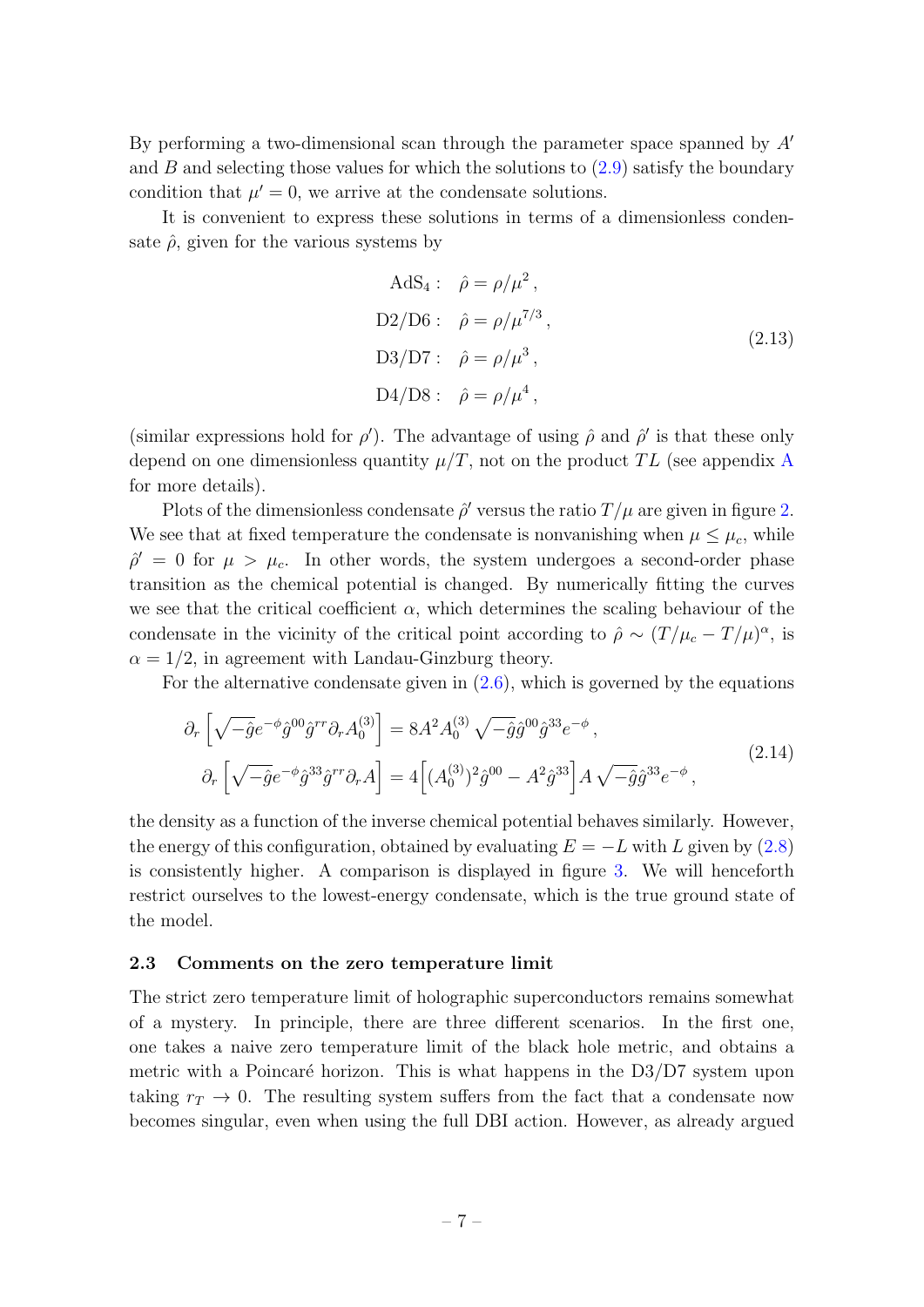

<span id="page-9-0"></span>Figure 3. Comparison of the energy of the two non-abelian condensates and the abelian one, for the D3/D7 system, as a function of the chemical potential. The "three-component condensate" [\(2.6\)](#page-5-4) (middle curve) always has a larger energy than the "two-component condensate" [\(2.7\)](#page-5-2) (lower curve), and both have, for  $\mu > \mu_c \approx 2.0$ , a lower energy than the abelian one (upper curve). The other systems analysed in this paper exhibit similar behaviour.

in  $[4]$ , at very low temperature the backreaction of the condensate on the geometry cannot be neglected, since small temperatures are effectively equivalent to large chemical potentials. Hence we expect that the observed singular behaviour will be cured once backreaction is taken into account. An attempt to analyse the zerotemperature situation with back-reaction for the Abelian-Higgs model was made in  $[15]$  by constructing a solution interpolating between two different  $AdS_4$  metrics. However, because of the conformal symmetry in the infrared, the solution found there exhibits a power-law scaling of the conductivity for small frequency, and hence no gap  $|16|$ .

Another possibility is that the limit should be taken in such a way that an extremal horizon is obtained. Concrete examples of this type have not yet been found, but they would presumably avoid the triviality of the Poincaré horizon case discussed above.

There remains on further option, which seems more natural in e.g. the Sakai-Sugimoto model. In contrast to e.g. the  $AdS<sub>4</sub>$  black holes used in many studies of holographic superconductors, the Sakai-Sugimoto model has a well-understood limit to zero temperature. For sufficiently low temperature, the system undergoes a first order phase transition  $[17]$ . One then obtains a D4/D8 system in which there is no horizon on the brane, and the D8-branes which were previously intersecting the horizon are now connected in a smooth way. This system admits non-abelian condensates (as analysed in [\[7\]](#page-25-6)). In this case, the absence of a horizon automatically implies that there is no dissipation in the system, but it remains an open problem whether an alternative mechanism for dissipation could be introduced.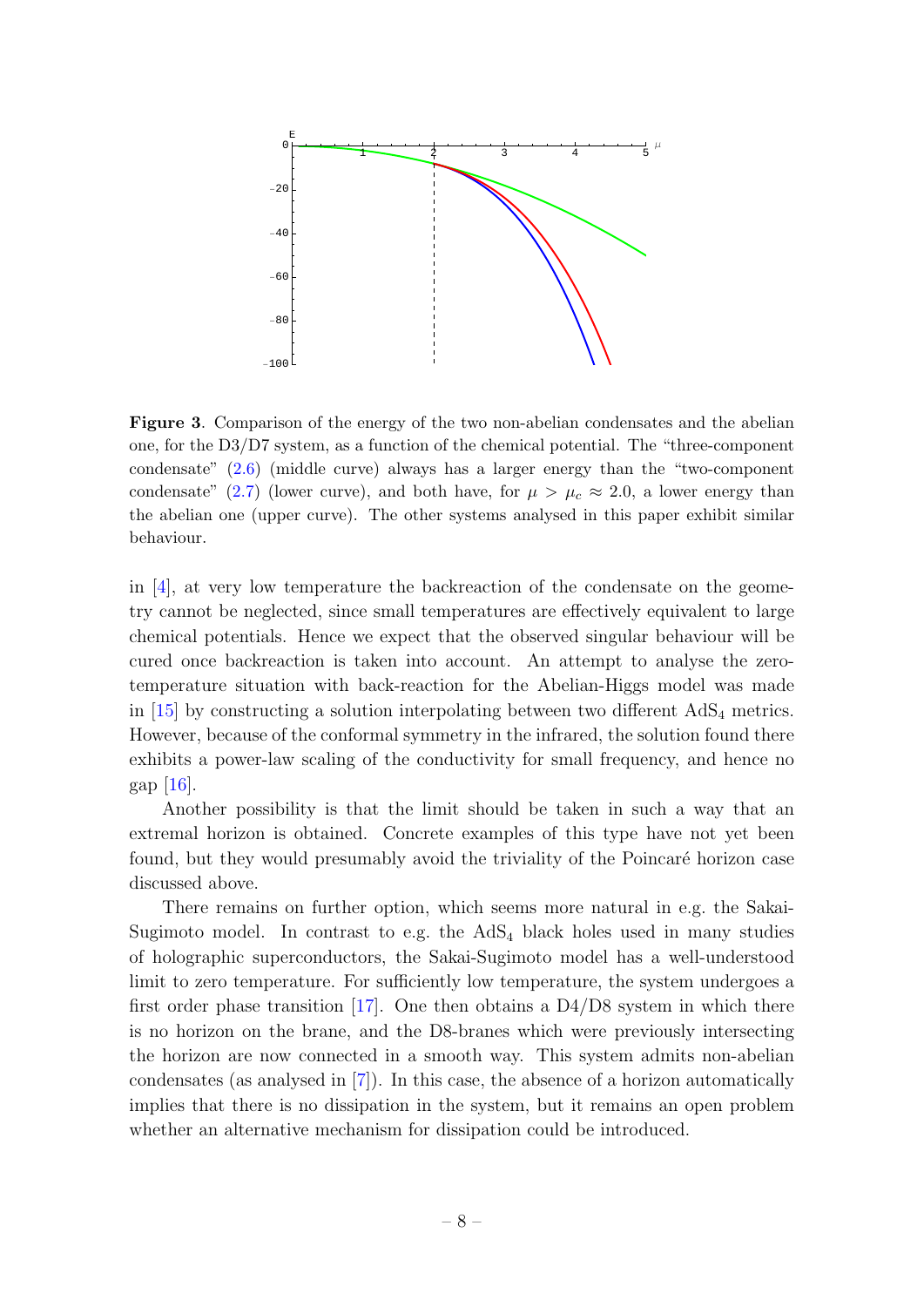## <span id="page-10-0"></span>3 Thermodynamic properties

#### <span id="page-10-1"></span>3.1 Free energy and specific heat

Let us now turn to an analysis of some of the thermodynamic properties of the superconductors. We will first present the results for the holographic models and then we will compare these with real world superconductors in section [3.3.](#page-13-0)

There has been some confusion in the literature as to the parameters which should be kept fixed when computing the specific heat. From the point of view of an experimental setup, keeping the density  $\rho$  constant is the most natural. This type of computation has been done for the abelian condensate of the D3/D7 case, using a full DBI analysis, in [\[12\]](#page-25-11). Alternatively, one could consider keeping the chemical potential  $\mu$  constant, which is a natural thing to do from the point of view of some holographic setups. A computation of this type can be found in e.g. [\[11\]](#page-25-10). Depending on what is kept fixed, the results can be quite different in as far as the dependence on the temperature is concerned. We will here elucidate these differences and then continue to show how the results change when one considers a non-abelian condensate instead.

The main technical ingredient in the computation of the temperature dependence of the free energy is the scaling symmetry discussed in section [A.](#page-23-0) It allows us to study the temperature dependence by analysing the dependence on the chemical potential  $\mu$ at fixed temperature. By writing the Euclidean action in dimensionless coordinates and dimensionless fields  $\tilde{A}_0$  and  $\tilde{A}_3$ , we find that

<span id="page-10-2"></span>AdS<sub>4</sub>: 
$$
S_E(T) = (TL)^2 \times \tilde{S}_E(\mu/T),
$$
  
\nD2/D6: 
$$
S_E(T) = (TL)^{\frac{7}{3}} \times \tilde{S}_E(\mu/T),
$$
  
\nD3/D7: 
$$
S_E(T) = (TL)^3 \times \tilde{S}_E(\mu/T),
$$
  
\nD4/D8: 
$$
S_E(T) = (TL)^4 \times \tilde{S}_E(\mu/T),
$$
  
\n(3.1)

In writing these factors we have taken into account that the integral over the Euclidean time circle produces a factor of  $1/T$ .

For the computation of the heat capacity we now use the free energy  $F = TS_E$ together with

<span id="page-10-3"></span>
$$
c_v = T \frac{\partial s}{\partial T} \quad \text{with} \quad s = -\frac{\partial F}{\partial T}, \tag{3.2}
$$

where  $s$  is the entropy density, and we have suppressed volume factors. Using the form [\(3.1\)](#page-10-2) it is easy to compute quantities like the free energy or the specific heat at fixed chemical potential  $\mu$ . In order to compute at fixed density  $\rho$ , one has to express  $\mu/T$  in terms of  $\hat{\rho}$  using condensate curves like those of figure [2.](#page-7-0)

Figure [4](#page-11-0) shows curves for the free energy  $F(T)$  at constant  $\mu$ ; the curves at constant  $\rho$  are qualitatively similar. After normalising  $F(T = 0) = 0$ , a doublelogarithmic plot (not shown here) leads to practically straight curves, which suggests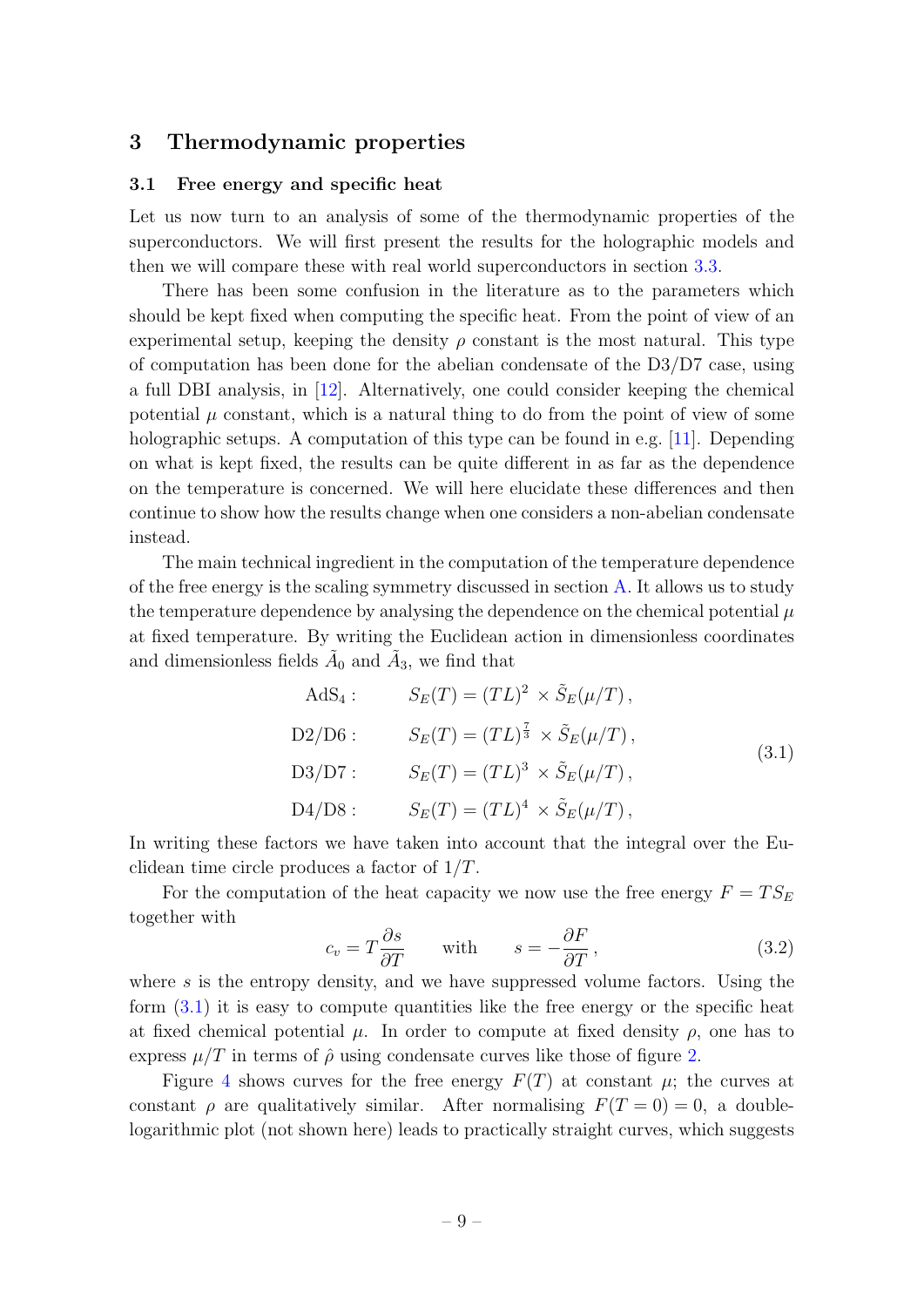

Figure 4. Free energies and specific heat for the D3/D7 system, as a function of temperature, for fixed chemical potential  $\mu$  (and hence with  $\rho = \rho(T)$ ). The black curve denotes the abelian condensate with only  $A_0$  non-zero, while the red curve denotes the non-abelian condensate.

a fit of the free energy to a function of the form  $a + bT<sup>c</sup>$  (as opposed to something involving exponentials of the temperature). We will comment below on how this connects to real-world superconductors. From the fit of the free energy we then obtain  $c_v$  by applying  $(3.2)$  to the fit, and arrive at the following numerical estimates in the normal and superconducting phases<sup>[4](#page-11-1)</sup>,

<span id="page-11-2"></span><span id="page-11-0"></span>normal phase superconducting  
\n
$$
c_v(\mu = ct.)
$$
  $c_v(\mu = ct.)$   $c_v(\rho = ct.)$   
\nAdS<sub>4</sub>:  
\nD2/D6:  $T^{\frac{1}{3}}$   $T^{3.0}$   $T^{3.2}$   
\nD3/D7:  $T$   $T^{3.8}$   $T^{3.9}$   
\nD4/D8:  $T^2$   $T^{5.5}$   $T^{5.2}$ 

As explained below, the results for the free energy in the abelian phase at constant  $\rho$ are unreliable in the Yang-Mills truncation, and we have therefore not indicated values for  $c_v(\rho = \text{const.})$  in the normal phase. The systematic error bars on the numerical exponents receive contributions from various stages of the construction and should thus only be used as indicators about the numbers of degrees of freedom.

The only previous result about the specific heat of a non-abelian condensate is, as far as we are aware, given in the work of [\[18\]](#page-26-0). These authors claim that  $c_v(\rho = \text{const.}) \sim T^3$  for the D3/D7 system (analysed using the non-abelian DBI action in two different prescriptions). Our computations for D3/D7 lead to a somewhat larger exponent: they also contain a factor  $T^3$ , arising from the overall prefactor in [\(3.1\)](#page-10-2), but we find an additional temperature dependence through  $\tilde{S}(\mu/T)$ . This

<span id="page-11-1"></span><sup>&</sup>lt;sup>4</sup>Numerically it is more reliable to fit F rather than  $c_v$ . The ansatz is consistent with the fact that  $c_v$  should vanish as  $T \to 0$ , as required by the third law of thermodynamics.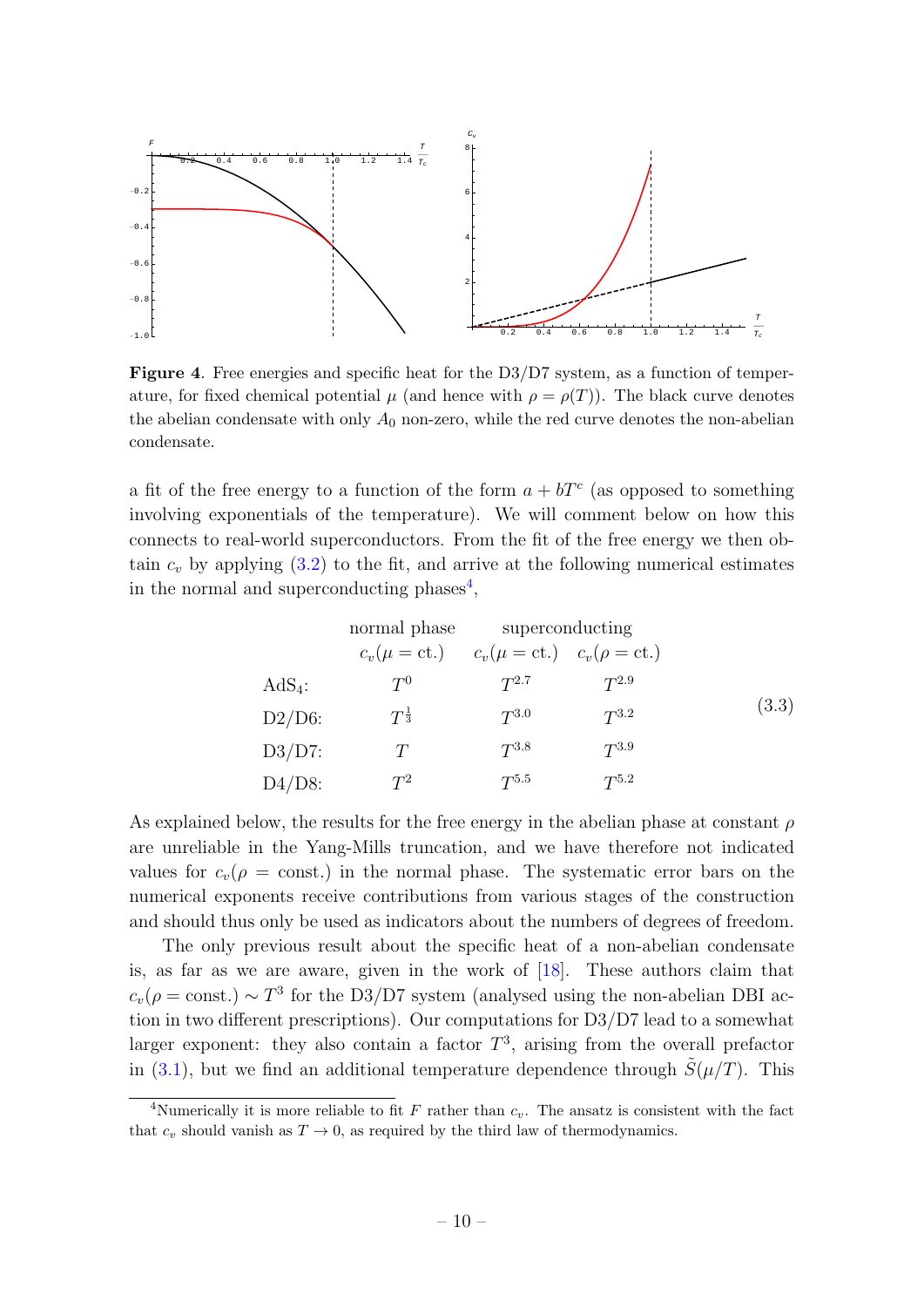

**Figure 5.** Specific heat for the  $D4/D8$ , AdS<sub>4</sub> and  $D2/D6$  systems respectively; curves as in figure [4.](#page-11-0) The free energy plots of these systems are similar to figure [4a](#page-11-0), the only difference being the exponents of the curves.

difference may be a consequence of the DBI corrections to the Yang-Mills action, but we did not check the results of [\[18\]](#page-26-0).

The most important conclusion to draw from our analysis – more important than the actual numbers – is the fact that we find no evidence for exponential suppression of the specific heat in the superconducting phase. As we will see, this is in sharp contrast with BCS-like superconductors. The second important result is that the non-abelian systems exhibit a jump in the specific heat at the phase transition. We will discuss the relevance of these findings to real world superconductors in §[3.3.](#page-13-0)

#### <span id="page-12-0"></span>3.2 Limitations of the Yang-Mills approximation

Above  $T_c$  the condensate becomes abelian, and we have already briefly compared our computations of its specific heat with other results for abelian condensates in the literature. Because the results on specific heats in [\[11,](#page-25-10) [12\]](#page-25-11) have been obtained in the small  $T$  limit, in order to make a comparison, we *naively* extend our abelian Yang-Mills solutions to small temperatures (i.e. ignore the fact that the non-abelian condensate will set in at smaller temperatures)<sup>[5](#page-12-1)</sup>. By doing this we have noticed that our result at constant density differs substantially from the one obtained using a DBI analysis in [\[12\]](#page-25-11). However, we have also seen that computing the specific heat for the abelian condensate at constant chemical potential gives a much better agreement with the DBI computation [\[11\]](#page-25-10).

The reason for a discrepancy of this type is of course that higher-derivative terms in the equations of motion, as obtained from the DBI action, are large. However, a simpler indication that the solutions at fixed density are more troublesome than those at fixed chemical potential is obtained by considering the solutions of the Yang-Mills system directly in the zero-temperature limit. In this case, the one at constant chemical potential admits a smooth  $T \to 0$  limit while the solution at fixed density does not.

<span id="page-12-1"></span><sup>&</sup>lt;sup>5</sup>We will also, just as in  $[11, 12]$  $[11, 12]$  $[11, 12]$ , ignore the fact that the back-reaction of the condensate on the geometry should be investigated at very low  $T$  (since small temperatures are effectively equivalent to large chemical potentials).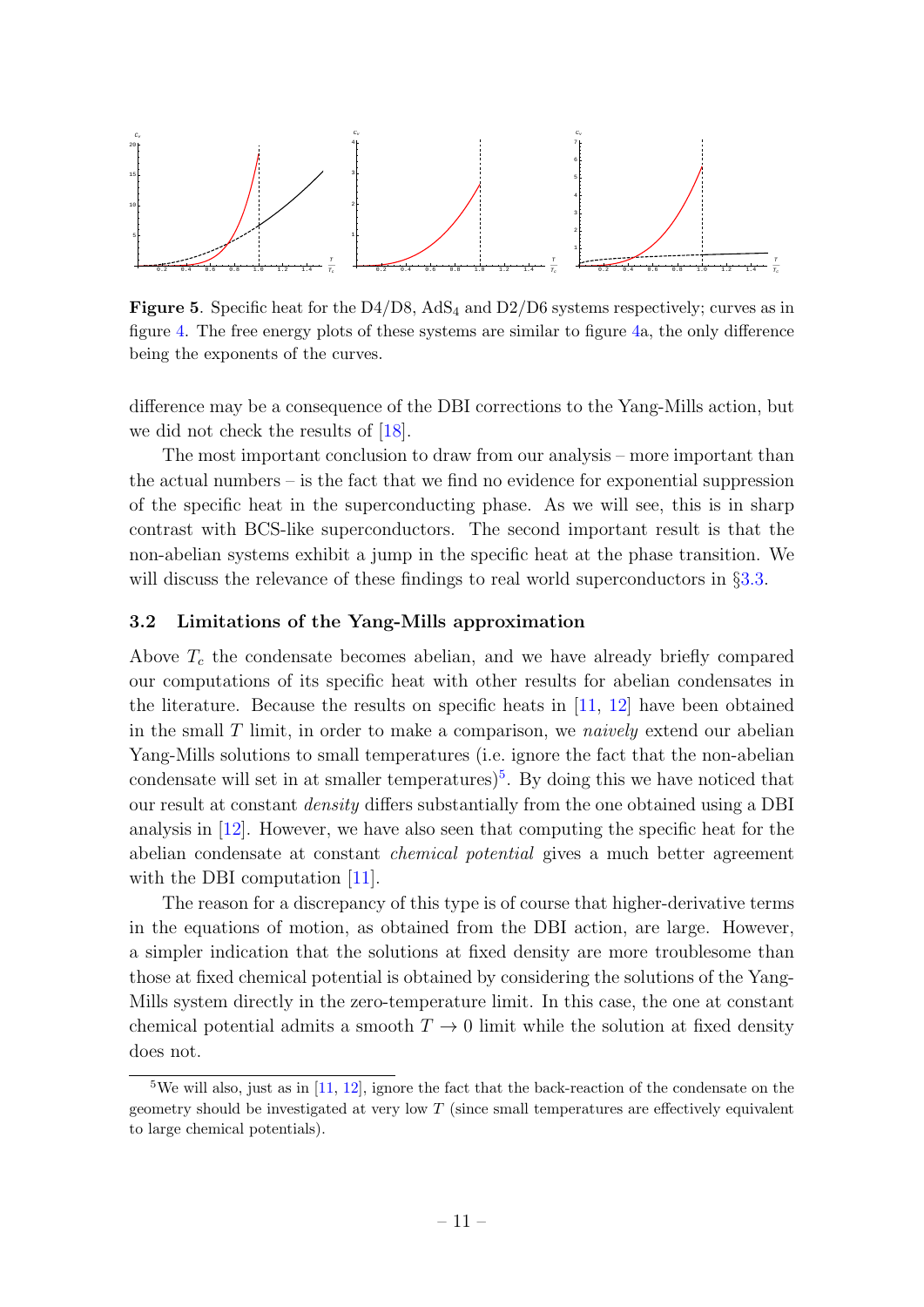To see this explicitly, consider the abelian solution to the Yang-Mills equations of motion, for instance for the D4/D8 model. It reads

$$
\partial_r A_0 = \rho \, r^{1/2} \,. \tag{3.4}
$$

The chemical potential and the free energy are (making use of  $(2.5)$ , i.e.  $T =$  $3/(4\pi\sqrt{r_T}))$ 

$$
\mu = \int_0^{r_T} \partial_r A_0 = \int_0^{r_T} dr \,\rho r^{1/2} = \frac{2}{3} \rho \left(\frac{4}{3}\pi T\right)^{-3},
$$
\n
$$
F = \int_0^{r_T} \sqrt{-g} e^{-\phi} g^{rr} g^{00} (\partial_r A_0)^2 = \int_0^{r_T} dr \,\rho^2 r^{1/2} = \rho \mu.
$$
\n(3.5)

The latter expression yields  $\partial F/\partial \mu = \rho$ , confirming that  $\rho$  is the density. Clearly, if we keep  $\rho$  fixed and take the limit  $T \to 0$ , the gauge field becomes singular at the horizon  $r = r_T$ . However, if we eliminate  $\rho$  in favour of  $\mu$ , then the gauge field becomes  $\partial_r A_0 = \frac{3}{2}$  $\frac{3}{2}\mu\left(\frac{4}{3}\right)$  $\frac{4}{3}\pi T$ <sup>3</sup>  $r^{1/2}$ . At  $r = r_T$  this is regular for  $T \to 0$ . In addition, the free energy at fixed density blows up, while it stays finite at fixed chemical potential. A similar analysis holds for the other models analysed in this paper. In contrast, the non-abelian solutions always seem to be regular in the  $T \to 0$  limit.

#### <span id="page-13-0"></span>3.3 Comments on connections with real-world superconductors

Knowledge of the specific heat in solid state physics is of central importance, as it shows what are the relevant degrees of freedom, and how these vary with temperature. In addition, this quantity is in a sense "simpler" and more robust than e.g. the resistivity, since, as a scalar quantity, it is insensitive to the anisotropic properties of the material. For standard metals the specific heat  $c_v$  behaves as

$$
c_v \equiv c_v^{\text{el}} + c_v^{\text{ph}} = \gamma T + \beta T^3. \tag{3.6}
$$

The first term, proportional to the Sommerfeld constant  $\gamma$ , originates from an electronic contribution and the second term originates from lattice phonons. While the lattice contribution to the specific heat is unchanged for superconductors, the electronic part varies significantly, depending on the type of superconductor (see e.g.  $[19]$ ).

The weakly coupled superconductors are successfully described with BCS theory, which predicts that the specific heat is exponentially suppressed for temperatures  $T < T_c$ , i.e.

$$
\frac{c_v}{\gamma T_c} = Ae^{-B\frac{T_c}{T}}.\tag{3.7}
$$

Here  $\gamma$  is the Sommerfeld constant in the normal phase, and A and B are constants that depend on the temperature interval. Therefore, for sufficiently low temperatures the graph  $\ln(C/\gamma T_c)$  against  $T_c/T$  is a straight line, which is also experimentally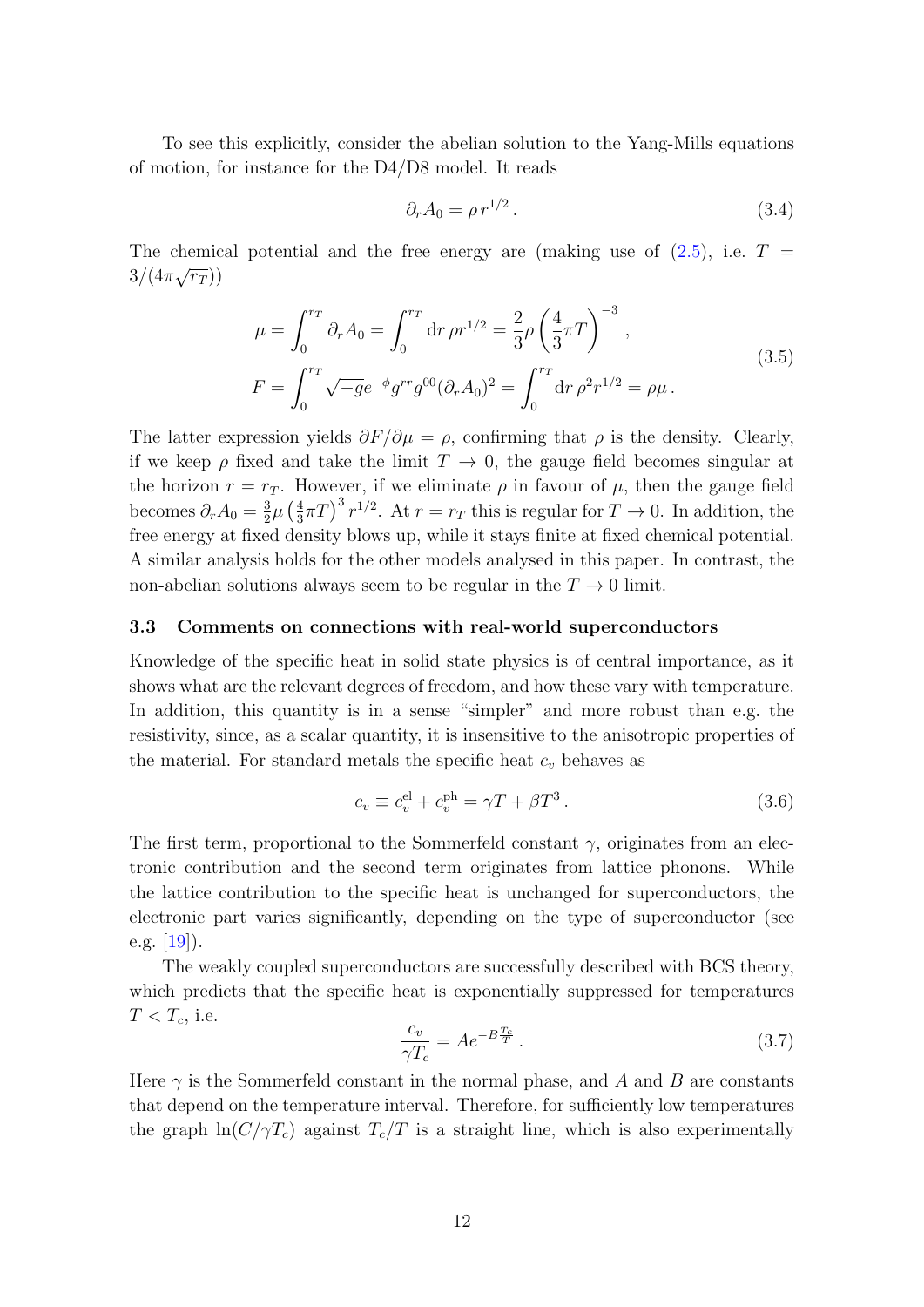

<span id="page-14-0"></span>**Figure 6.** Specific heat of the low- $T_c$  BCS superconductor gallium (left) and the heavyfermion compound  $UBe_{13}$  (right) in their superconducting phases. Figures taken from [\[20\]](#page-26-2) and [\[21\]](#page-26-3) respectively.

observed (see the left panel of figure  $6$ ). The exponential suppression of the specific heat is a natural consequence of the presence of a gap, since when  $T < T_c/2$ , the energy necessary to break a Cooper pair is  $\sim 2\Delta(0)$ , and the number of broken pairs is  $\sim e^{-2\Delta(0)/k_BT}$ . Another important feature of low  $T_c$  superconductors is that the specific heat is *discontinuous* at  $T = T_c$  since at this temperature it is no longer necessary to put energy into breaking of Cooper pairs. BCS theory predicts a universal number for this jump,  $\Delta c(T_c)/\gamma T_c = 1.43$ , which is indeed observed in a large number of low- $T_c$  superconductors.

Another class of superconductors are the *strongly coupled* superconductors which include for example high- $T_c$  superconductors and heavy fermion compounds. Most of these materials are experimentally found to involve higher-spin electric carriers. From this perspective one might expect that these materials should be more similar to nonabelian (spin one) condensates considered in this paper. Heavy fermion compounds are very different from BCS-like materials when cooled down to the superconducting phase. They have a specific heat below  $T_c$  which is well-approximated with a power law behaviour (see e.g. [\[22\]](#page-26-4)),

heavy fermions at 
$$
T < T_c
$$
:  $c_v = \gamma_0 T + \kappa T^n$ , (3.8)

where  $n \sim 2-3$ , and  $\gamma_0$  and  $\kappa$  are constants. In other words, due to the unusual properties of the gap, the specific heat is no longer exponentially suppressed when  $T < T_c$ . The specific heat jump at  $T = T_c$ , which is observed for the weakly coupled materials, does exist for the strongly coupled superconductors as well, although the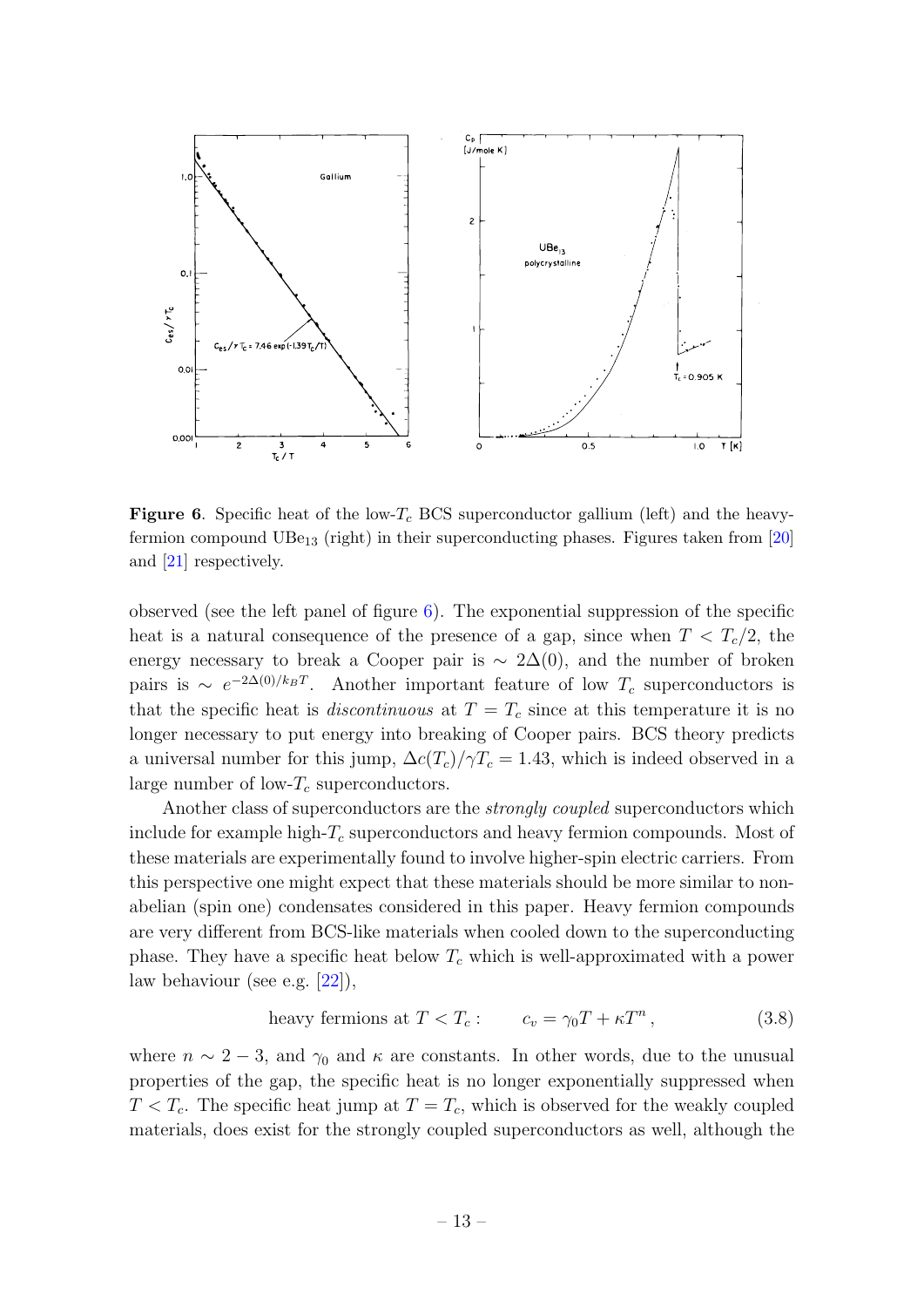normalised value of the jump is, for many systems, much larger than the value 1.43 predicted by BCS theory (see the right panel of figure [6\)](#page-14-0).

When heated above  $T = T_c$ , a large number of heavy fermion compounds behave as a (heavy) fermion liquid, i.e. with specific heat  $c/T \sim \gamma(T) = \text{const.}$ . However, some of them (for example  $UBe_{13}$ ) have an unusual behaviour and their specific heat is well-described by

<span id="page-15-1"></span>heavy fermions at 
$$
T > T_c
$$
:  $c_v \sim \frac{T}{T_0} \ln\left(\frac{T_0}{T}\right)$  or  $c_v \sim T^{\lambda}$  ( $\lambda \approx 0.7 - 0.8$ ).  
(3.9)

Keeping all this in mind we can try to compare some of our findings with real superconductors. Firstly, we see that in the superconducting phase, colourful holographic superconductors have power-law behaviour of the specific heat, which is closer to the strongly coupled superconductors, not the BCS superconductors. Secondly, all systems exhibit a jump in the specific heat, in agreement with real-world superconductors.

Finally, when  $T > T_c$ , in all cases the specific heat *increases* with temperature according to a power law. The precise value of the positive exponents depends on details of the system, on whether we work at fixed chemical potential or at fixed density (see the previous section), and finally it depends on whether we work in the Yang-Mills approximation (see table [3.3\)](#page-11-2) or with the full DBI action [\[12\]](#page-25-11). From the experimental perspective the specific heat at fixed  $\rho$  is a more interesting quantity, and as we have already explained the Yang-Mills approximation is in this case not appropriate. To analyse the  $T > T_c$  temperature range, we thus use the results of [\[12\]](#page-25-11). All cases considered in [\[12\]](#page-25-11) are conformal, such that the non-sphere part of the D-brane worldvolume is  $AdS_{p+2}$ . They find that  $c \sim T^{2p}$ . Hence none of the conformal cases seem to fit the metallic behaviour of heavy fermion compounds. The specific heat at fixed  $\mu$  seems more close to real-world superconductors, since in the Yang-Mills approximation the D2/D6 system has exponent  $1/3$ , resembling  $(3.9)$  and D3/D7 has metallic behaviour, while in the DBI approximation the D4/D8 system exhibits metallic behaviour [\[11\]](#page-25-10).

In summary, from the perspective of the specific heat, most of the colourful holographic superconductors show some qualitative similarities with strongly coupled superconductors. In particular, modulo subtleties discussed above, the D3/D7 system looks very similar to e.g. the  $UBe_{13}$  heavy fermion superconductor.

## <span id="page-15-0"></span>4 Electromagnetic properties

In this section we turn to a study of the response functions for the superconducting condensates that were constructed in the previous sections. In particular, we focus on the computations of AC and DC conductivities. At the end we compare our holographic findings with qualitative features of real-world superconductors.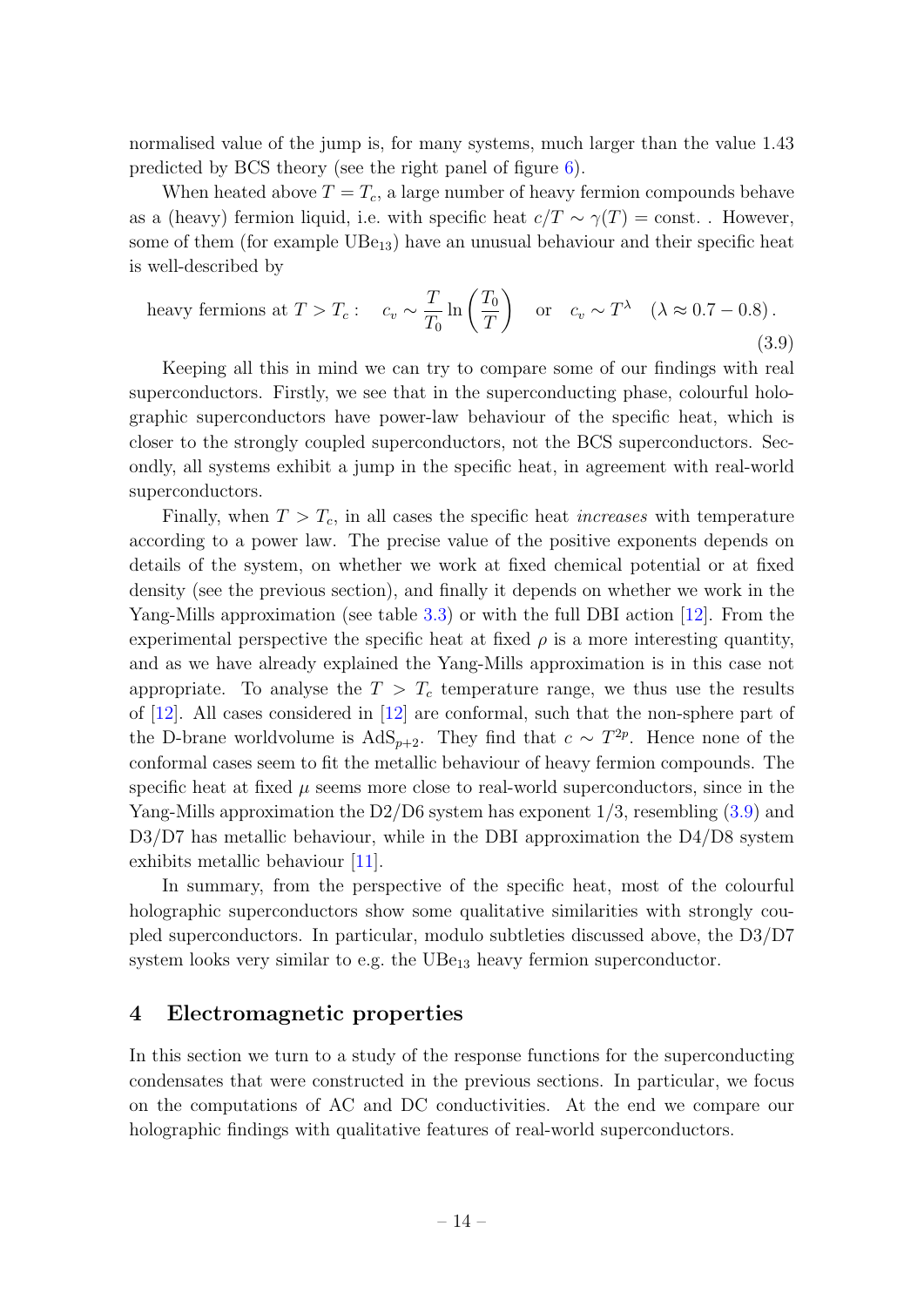

<span id="page-16-0"></span>Figure 7. Real and imaginary parts of the conductivity for the four systems (from top to bottom: AdS4, D2/D6, D3/D7 and D4/D8), plotted for various values of the dimensionless chemical potential  $\mu/T$  (corresponding to the dots in figure [2\)](#page-7-0).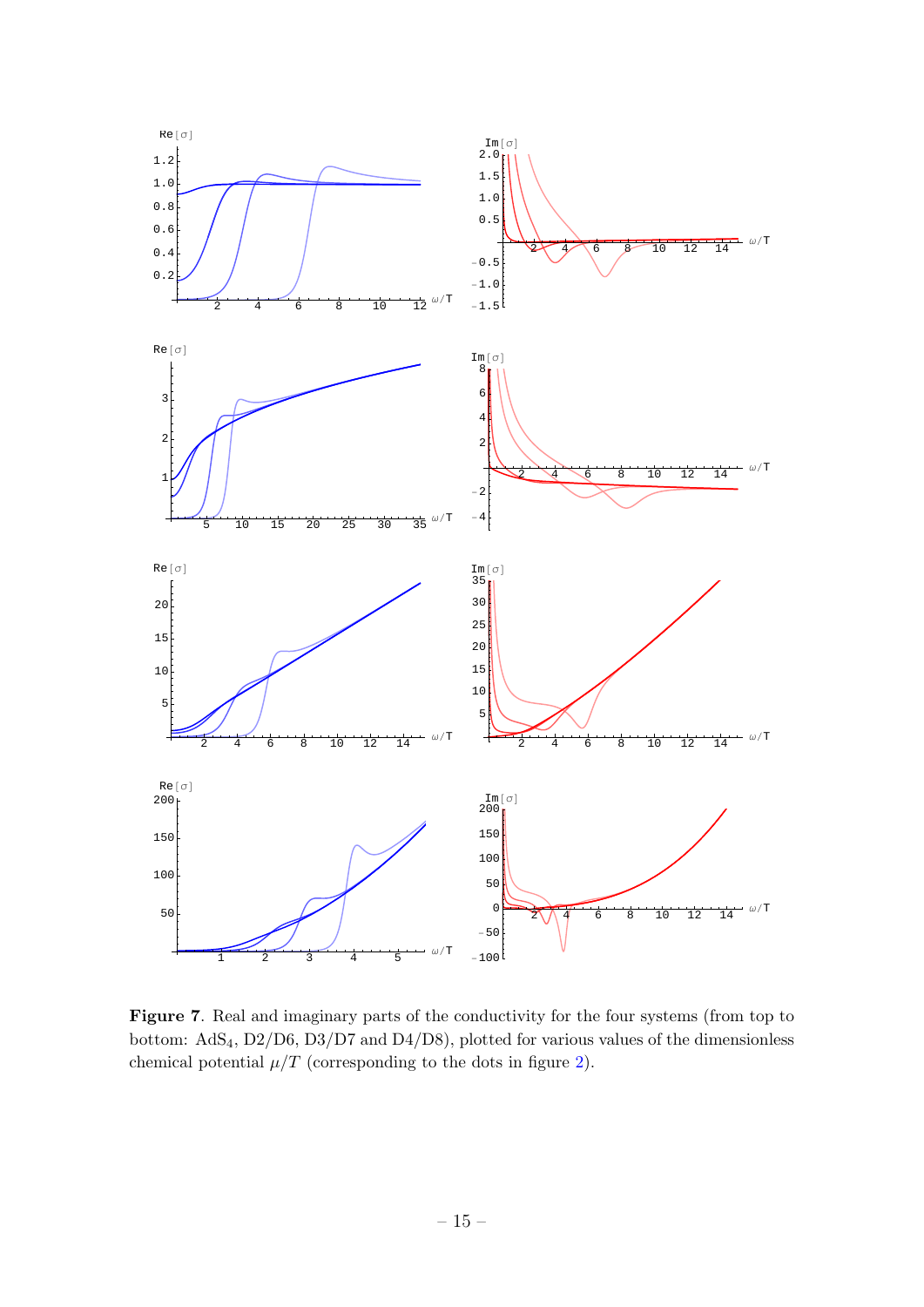#### <span id="page-17-0"></span>4.1 AC conductivity

Once a condensate has been found, response functions in this background can be obtained by analysing the Green function of the gauge field fluctuations. For the condensate [\(2.7\)](#page-5-2), one can in principle fluctuate in the direction parallel to the condensate or orthogonal to it [\[4\]](#page-25-3). Here we choose to consider only fluctuations orthogonal to the condensate, i.e. we look at the fluctuation modes in the  $\psi \equiv A_2^{(3)}$  field. These fluctuation modes satisfy

<span id="page-17-1"></span>
$$
\partial_r \left[ \sqrt{-\hat{g}} e^{-\phi} \hat{g}^{rr} \hat{g}^{22} \partial_r \psi \right] - 4 \sqrt{-\hat{g}} e^{-\phi} \hat{g}^{33} \hat{g}^{22} (A_3^{(1)})^2 \psi - \sqrt{-\hat{g}} e^{-\phi} \hat{g}^{00} \hat{g}^{22} \omega^2 \psi = 0. \tag{4.1}
$$

In particular, the Green function is obtained from the boundary data using

<span id="page-17-4"></span>
$$
G_R(\omega) = -\lim_{r \to 0} \sqrt{-\hat{g}} e^{-\phi} \hat{g}^{33} \hat{g}^{rr} \psi \partial_r \psi. \tag{4.2}
$$

and the AC conductivity then follows from

<span id="page-17-2"></span>
$$
\sigma(\omega) = \frac{G_R(\omega)}{i\omega} \,. \tag{4.3}
$$

The fluctuation equation  $(4.1)$  exhibits properties just like the condensate equations. Following an analysis similar to that for condensate equations (see the appendix), we put it in the form

<span id="page-17-5"></span>
$$
\partial_{\tilde{r}}\left(h_3(\tilde{r})\partial_{\tilde{r}}\psi\right) - \left[4(A_3^{(1)})^2h_5(\tilde{r}) + \omega^2h_2(\tilde{r})\right]T^{-2}\psi = 0. \tag{4.4}
$$

From this we conclude that the conductivity  $\sigma$  will be a function of the two dimensionless parameters  $\tilde{\mu}$  and  $\hat{\rho}(\tilde{\mu})$  which appear in  $(A.2)$ , as well as the combination  $\omega/T$ .

In the D3/D7 case, computing the conductivity requires some extra care because of the presence of logarithmic terms in the asymptotic expansion of the gauge field fluctuations [\[6,](#page-25-5) [23\]](#page-26-5). A perturbative analysis yields

$$
\psi = a_0 \left( 1 - \frac{1}{2} \omega^2 r^2 \log(\Lambda r) + \dots \right) + a_2 r^2 + \dots \tag{4.5}
$$

When evaluating the conductivity  $(4.3)$  this leads to a logarithmically divergent term as well as a finite contribution.<sup>[6](#page-17-3)</sup> The logarithmically divergent term can be removed by suitable addition of a holographic counterterm.

We impose ingoing boundary condition on the fluctuation  $\psi$  at the horizon, which means

$$
\psi = (r_T - r)^{-i\alpha\omega} (1 + a_1(r_T - r) + a_2(r_T - r)^2 + \ldots) \quad \text{near } r = r_T, \tag{4.6}
$$

<span id="page-17-3"></span> $6$ An analysis of the non-abelian condensate in the D3/D7 system has previously appeared in [\[24\]](#page-26-6) but that paper ignores the effect of the logarithmic terms in the fluctuation, as witnessed by e.g. the different imaginary part of the conductivity.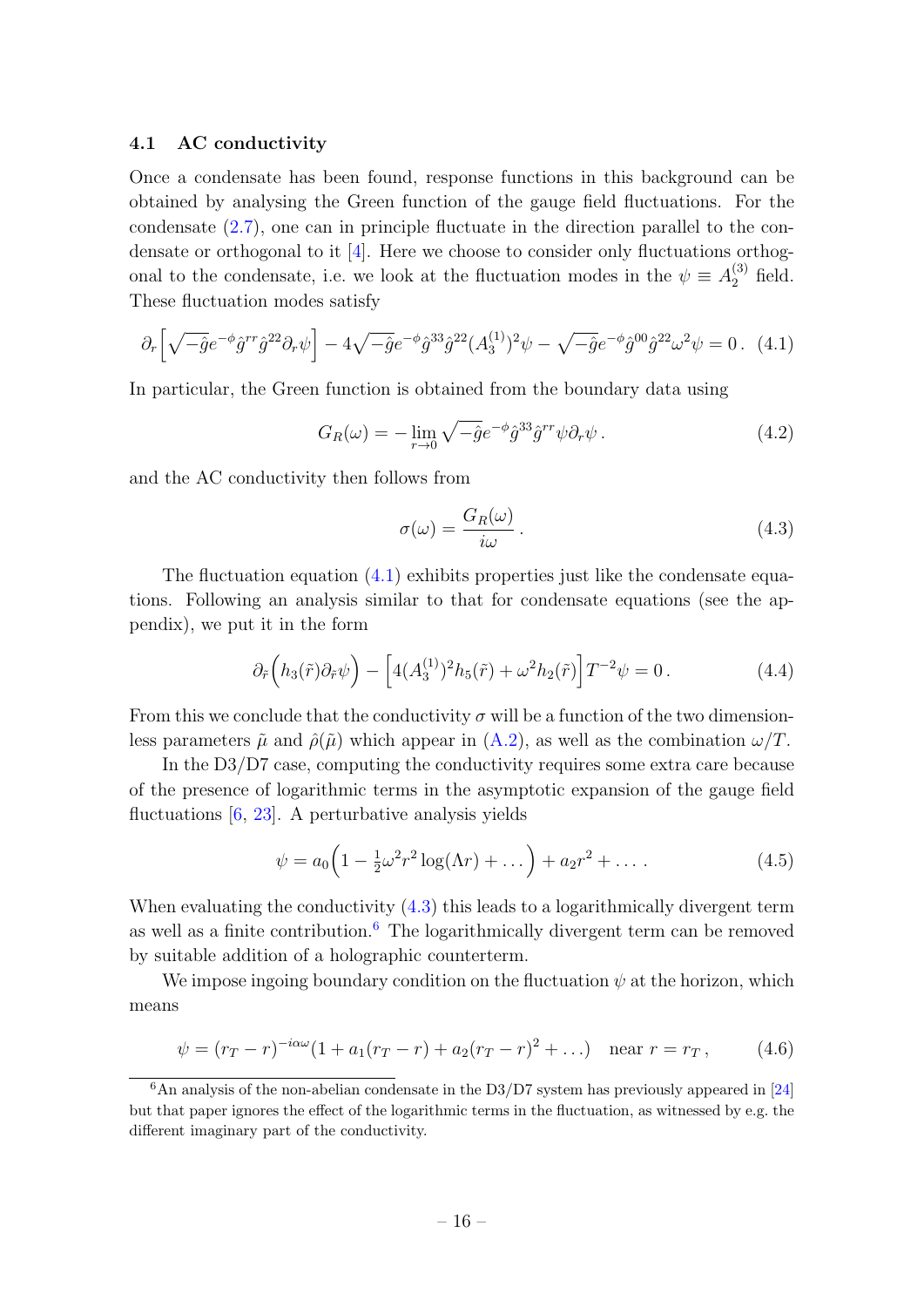

<span id="page-18-0"></span>Figure 8. The real and imaginary part of the conductivity of the D4/D8 system, versus the dimensionless ratio  $\omega/\mu$ , for various values of  $\mu/T$  (corresponding to the dots in figure [2\)](#page-7-0). If we define  $\omega_g$  to be the frequency for which the imaginary part of the conductivity has its minimum, this plot shows that  $\omega_g \sim \mu$ . The other systems show qualitatively similar behaviour.

where  $\alpha$  is a model-dependent real coefficient,  $\frac{1}{3}r_T$ ,  $\frac{1}{5}$  $\frac{1}{5}r_T^{3/2}$  $_{{\small T}}^{3/2},\frac{1}{4}$  $\frac{1}{4}r_T$ , and  $\frac{1}{3}$  $\sqrt{r_T}$  for the AdS<sub>4</sub>, D2/D6, D3/D7 and D4/D8 models respectively. After shooting to the boundary at  $r = 0$  we then compute the retarded Green function from  $(4.2)$ . We have analysed the real and imaginary parts of the conductivity for all four systems; the results are displayed in figure [7.](#page-16-0)

There is a number of interesting features in both the three and four-dimensional cases. First, in comparison to holographic superconductors obtained from  $AdS_4$  black holes in four-dimensional Abelian Higgs models, such as analysed in [\[6\]](#page-25-5), we see that for all other cases, in the absence of a condensate, the real part of the conductivity does not approach a constant. This is in particular true for the two-dimensional, nonconformal D2/D6 system. Second, we see that the value of the chemical potential where a gap in the real part of the conductivity appears, does not coincide with the critical value of  $\mu$  where the condensate forms. The gap forms at a *larger* value of  $\mu$ , and becomes more pronounced as  $\mu$  increases.

In all cases we have analysed, there is a strong evidence for the scaling of the energy gap with the critical temperature,

$$
\frac{w_g}{T_c} \approx \text{constant.} \tag{4.7}
$$

This is most easily seen from the plots of the conductivity versus the dimensionless ratio  $\omega/\mu$ ; an example is given in figure [8](#page-18-0) for the D4D8 system. Following [\[6\]](#page-25-5), we define  $\omega_q$  as the frequency for which Im  $\sigma$  has a minimum (following [\[6\]](#page-25-5)). The relation between the critical temperature  $T_c$  and the chemical potential  $\mu$  is read off from the plots of the condensate versus  $T/\mu$  in figure [2:](#page-7-0) the intersection of these curves with the horizontal axis yields the value of  $T/\mu$  for which the condensate first appears,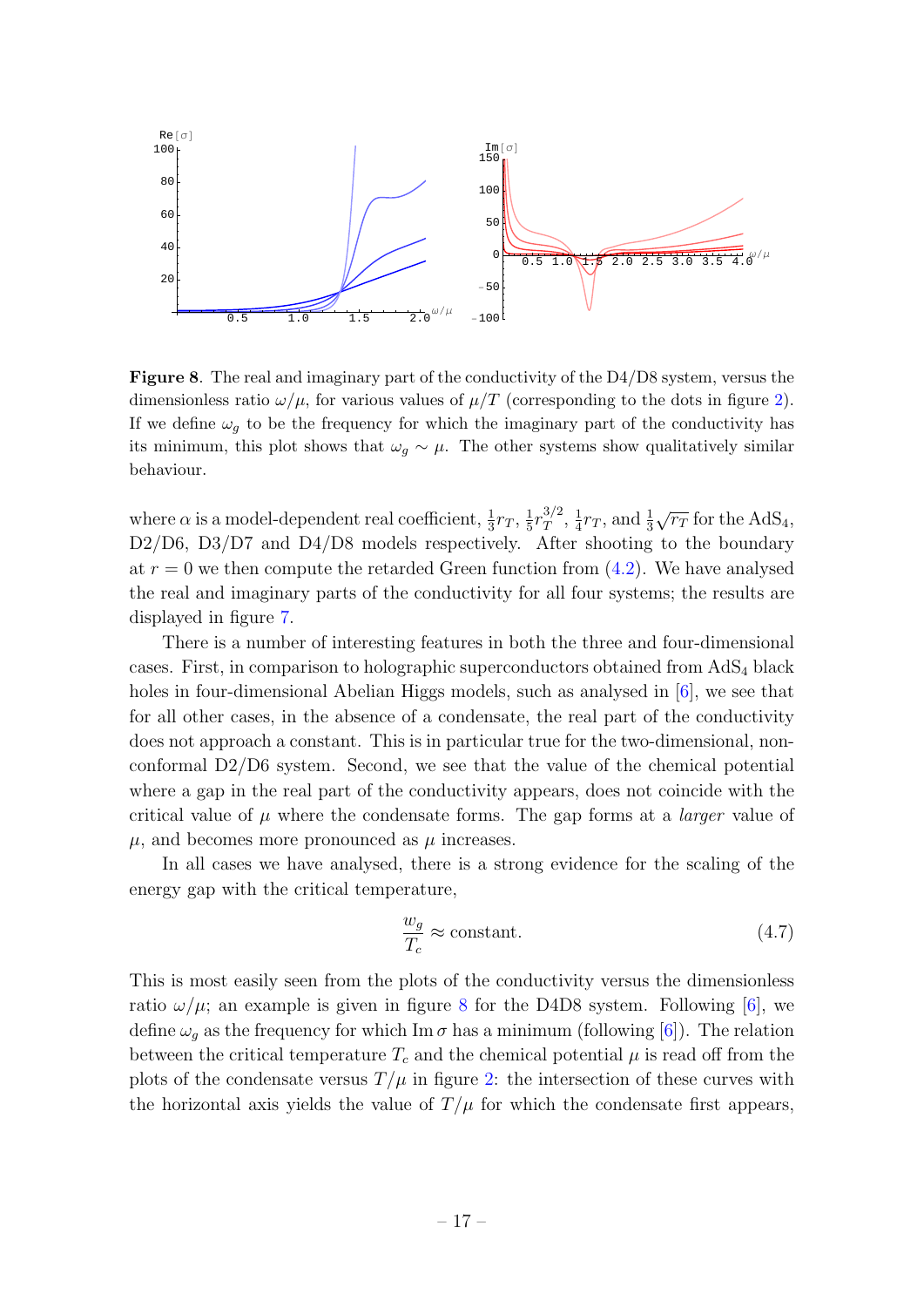

<span id="page-19-2"></span>**Figure 9.** Resistivity as a function of frequency (left to right, top to bottom:  $AdS<sub>4</sub>$ ,  $D<sub>2</sub>/D<sub>6</sub>$ , D3/D7 and D4/D8), for various values of  $\mu/T$  (corresponding to the dots in figure [2\)](#page-7-0). Lighter curves correspond to larger chemical potential.

and hence gives  $T_c$  for a given  $\mu$ .<sup>[7](#page-19-0)</sup> In this way we obtain

AdS<sub>4</sub>: 
$$
T_c/\mu \approx 0.13
$$
,  $\omega_g/T_c \approx 8.4$ ,  
\nD2/D6:  $T_c/\mu \approx 0.14$ ,  $\omega_g/T_c \approx 8.0$ ,  
\nD3/D7:  $T_c/\mu \approx 0.16$ ,  $\omega_g/T_c \approx 8.1$ ,  
\nD4/D8:  $T_c/\mu \approx 0.21$ ,  $\omega_g/T_c \approx 6.7$ .

In the conformal cases analysed thus far this ratio turned out to be around 8 to within a few percent. This is in contrast to the BCS values which are anywhere between 3.5 at weak coupling and 4 in the naive strong coupling limit (see e.g. [\[25\]](#page-26-7)). The non-conformal cases give results which are higher than the BCS result too, with the D4/D[8](#page-19-1) value deviating substantially from  $8.8$  Our results for the non-abelian condensate in the  $AdS_4$  black hole background is similar to the one for the  $AdS_4$ Abelian Higgs model of [\[6\]](#page-25-5).

One final way to compare the holographic superconductors with experimental data on superconductors is to express the results in terms of the real resistivity,

<span id="page-19-0"></span><sup>&</sup>lt;sup>7</sup>In reading off the numerical coefficient, it should be noted that the variable along the horizontal axes of these plots is  $qT/\mu$ , with the proportionality constant q chosen such that this reduces to  $1/\mu$ when  $r_T = L = 1$ .

<span id="page-19-1"></span><sup>8</sup>Deviations from this value also arise upon the inclusion of higher-derivative interactions [\[26\]](#page-26-8).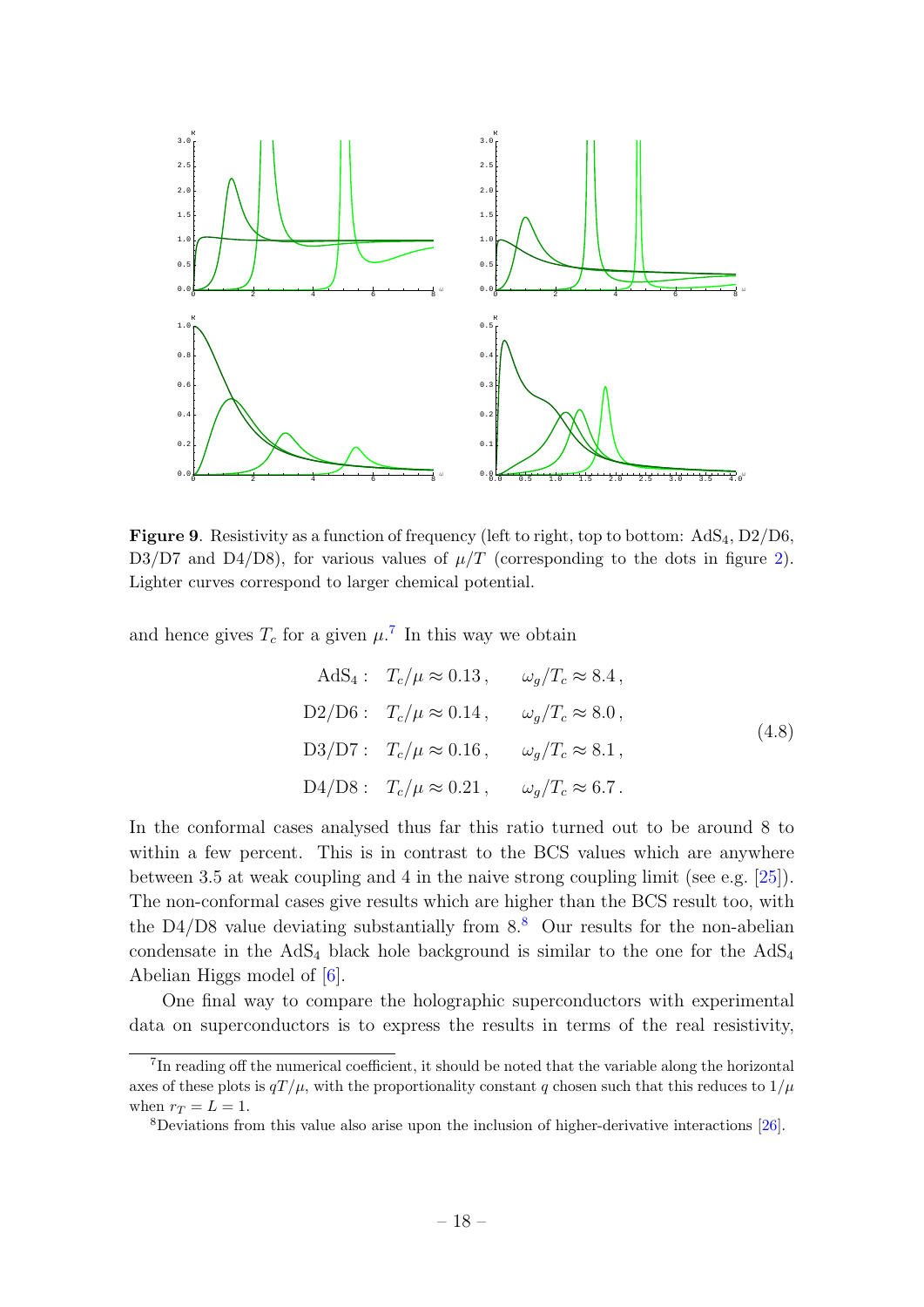defined as

$$
R = \frac{\text{Re}\,\sigma}{(\text{Re}\,\sigma)^2 + (\text{Im}\,\sigma)^2} \,. \tag{4.9}
$$

Although plots of R versus  $\omega$  for the AC behaviour are not very common in the literature, we have provided these for completeness in figures [9.](#page-19-2) We will have more comments on the behaviour of the DC resistivity in the next section.

#### <span id="page-20-0"></span>4.2 DC conductivity

It has recently been noted that the  $\omega = 0$  limit of the real part of the conductivity can be expressed in terms of quantities at the horizon, rather than at infinity [\[27\]](#page-26-9). By expressing the conductivity in terms of the canonical momentum, and noting that it satisfies a trivial flow equation in the radial direction. The conductivity can be expressed in terms of a quantity evaluated at the horizon. A generalisation of their argument to include a dilaton reads

$$
\operatorname{Re}\sigma_{\rm DC} \propto \sqrt{\frac{-g}{g_{rr}g_{tt}}} g^{xx} e^{-\phi} \Big|_{r=r_t},\tag{4.10}
$$

(where the proportionality involves an overall coupling constant dependence which will not be important here). For the cases analysed here, this expression yields Re  $\sigma \propto$ 1,  $T^{1/3}$ , T and  $T^2$  respectively<sup>[9](#page-20-1)</sup>. It is important to note that, except for the conformal AdS<sup>4</sup> case, these are all increasing functions of temperature, quite in contrast to e.g. ordinary metals. We should also note that while the result of [\[27\]](#page-26-9) was derived in the absence of any condensate, it is also relevant for the abelian condensate, since in the Yang-Mills approximation the fluctuation equations decouple from the abelian condensate.

This behaviour of the DC conductivity at zero condensate is indeed easily verified to hold true for our numerical results in the  $\omega \to 0$  limit, thus providing a quick test of our analysis in the abelian case. In fact, one can again use the properties of equation [\(4.4\)](#page-17-5) explained in the appendix to analyse the behaviour of  $\sigma$  as a function of T. First, one notes that in  $\tilde{r}$  coordinates the Green function [\(4.2\)](#page-17-4) is given by an overall power of TL multiplied with a function of  $\omega/T$ . These factors of TL are

AdS<sub>4</sub>: 
$$
G_R(\omega, T) = (TL) \times \tilde{G}_R(\omega/T, \mu/T),
$$
  
\nD2/D6:  $G_R(\omega, T) = (TL)^{\frac{4}{3}} \times \tilde{G}_R(\omega/T, \mu/T),$   
\nD3/D7:  $G_R(\omega, T) = (TL)^2 \times \tilde{G}_R(\omega/T, \mu/T),$   
\nD4/D8:  $G_R(\omega, T) = (TL)^3 \times \tilde{G}_R(\omega/T, \mu/T).$  (4.11)

The only bare  $\omega$  dependence enters through the denominator of [\(4.3\)](#page-17-2).

<span id="page-20-1"></span> $9$ The D3/D7 behaviour agrees with  $[28]$  and is the same as found for the Abelian Higgs model in [\[6\]](#page-25-5).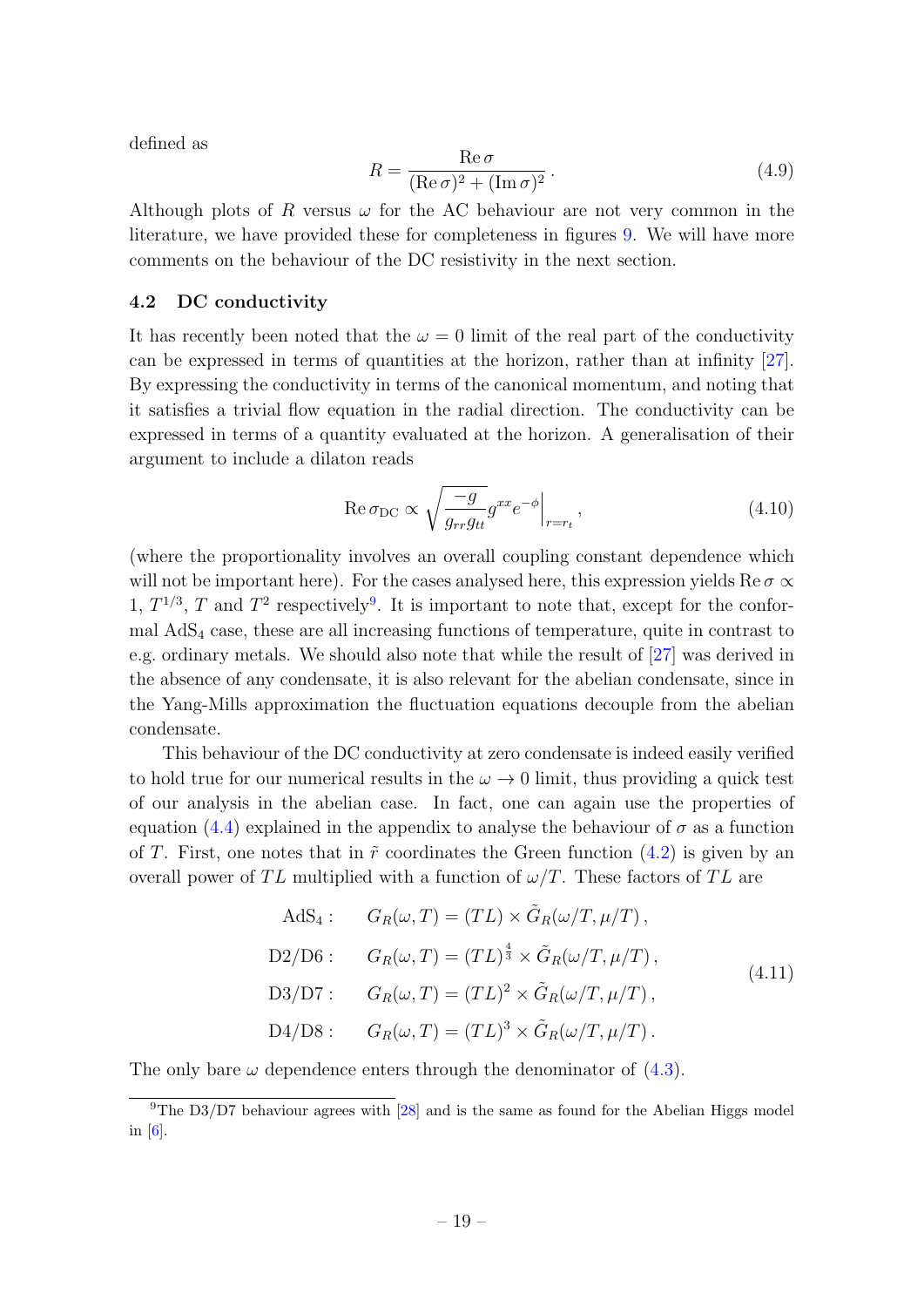

<span id="page-21-1"></span>Figure 10. The real and imaginary part of the DC conductivity (or rather, the AC conductivity at fixed small frequency) as a function of temperature, and the resistivity, for the D3/D7 system. For temperatures  $T > T_c$  the condensate becomes abelian and we recover the Re  $\sigma \propto T$  result of [\[27,](#page-26-9) [28\]](#page-26-10), which is the large-temperature limit of [\[23\]](#page-26-5). For  $T < T_c$  there is a regime for which Re  $\sigma$  is not yet zero, but shows a polynomial dependence on the temperature.

Once the non-abelian condensate is turned on, the analysis of [\[27\]](#page-26-9) can no longer be applied. The coupling between the fluctuation and the gauge field component  $A_x$ implies that it is now no longer true that the radial evolution of the canonical momentum is trivial. Hence it is no longer possible to express the conductivity in terms of a quantity evaluated at the horizon. Nevertheless, it is possible to analyse the temperature dependence of the conductivity in the  $\omega \to 0$  limit numerically. The scaling properties imply that  $\mu/T \propto \omega/T$ . Figure [10](#page-21-1) displays the behaviour of the conductivity and resistivity in this non-abelian phase.<sup>[10](#page-21-2)</sup>

Generically, we see that superconductors of the holographic type exhibit a behaviour of the resistivity which is similar to that of semi-conductors, i.e. R decreases with temperature above the critical temperature. A metallic behaviour has so far only been found for small temperatures in the model of [\[23\]](#page-26-5).

#### <span id="page-21-0"></span>4.3 Comments on connections with real-world superconductors

We have already seen in section [3.3](#page-13-0) that weakly coupled and strongly coupled superconductors exhibit very different behaviour for their specific heat. As far as the electric resistivity of these materials is concerned, while all of them have zero resistivity for  $T < T_c$ , when  $T > T_c$ , their behaviour again differs significantly. The weakly coupled superconductors mainly behave as "metals" above  $T_c$  (i.e. with a resistivity that grows with  $T$  as a polynomial of  $T$ ). On the other hand, just above  $T_c$  strongly coupled superconductors behave either as metals or as semiconductors, with a resistivity that decreases with increasing temperature (see figure [11\)](#page-22-0).

<span id="page-21-2"></span><sup>&</sup>lt;sup>10</sup>The metallic Re $\sigma \propto 1/T^2$  behaviour at small temperatures, found in [\[23\]](#page-26-5), is invisible in the Yang-Mills truncation. It is, however, unclear whether it will show up before the transition to the non-abelian condensate takes place.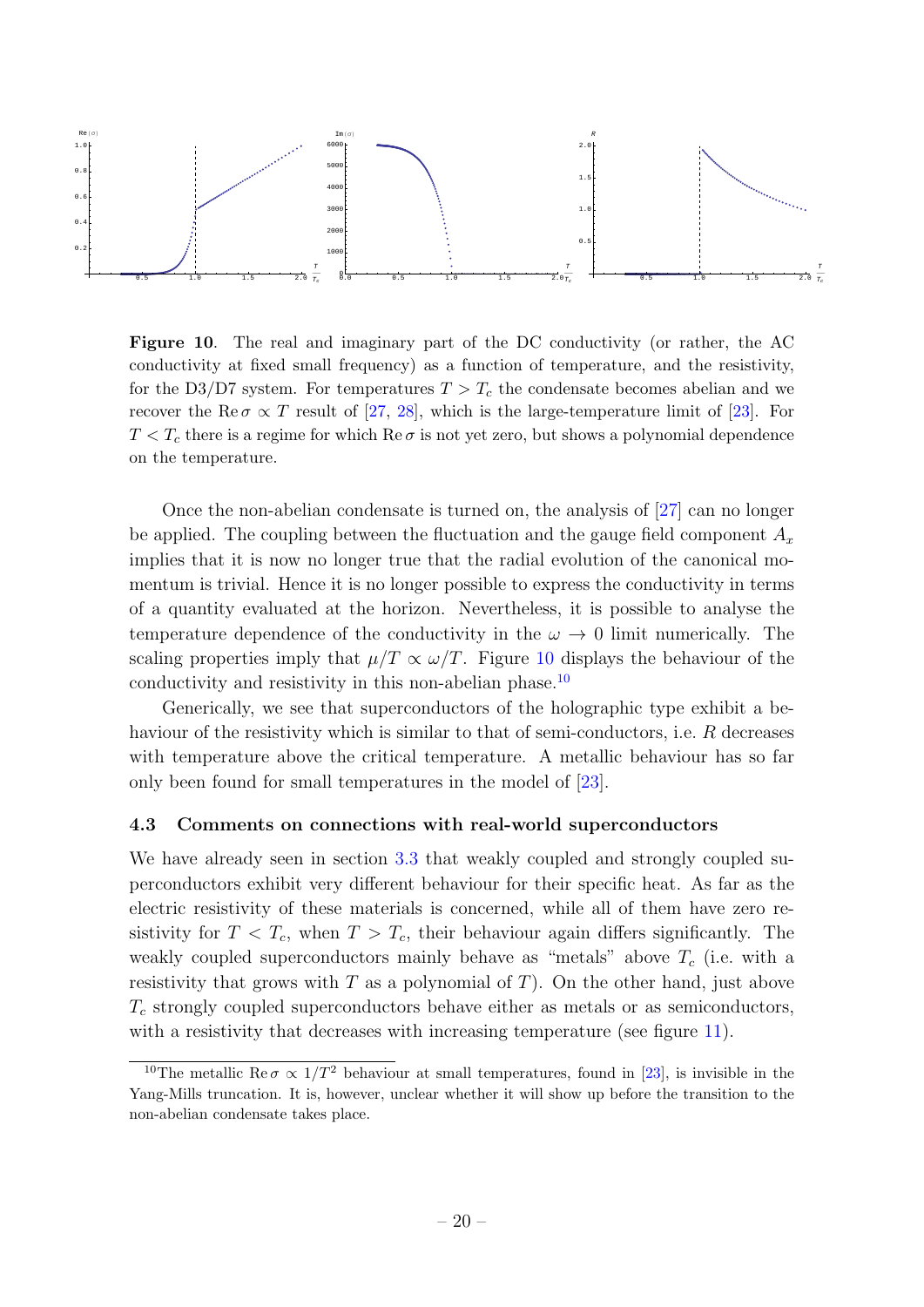

<span id="page-22-0"></span>**Figure 11.** Resistivity of the heavy fermion compound  $UBe_{13}$ . Figure taken from [\[29\]](#page-26-11).

Just like real superconductors, all holographic models exhibit zero conductivity when  $T < T_c$ . Interestingly, the temperature at which the resistivity becomes strictly zero is lower than the temperature  $T_c$  at which the non-abelian condensate becomes the true ground state. This is most clearly visible in figure [10.](#page-21-1) The small temperature range  $T_0 < T < T_c$  corresponds to a transition region where the resistivity very quickly drops from the normal-phase value to zero (the drop is more clearly visible in the real part of the conductivity, as the resistivity is suppressed by the large imaginary part).

When  $T > T_c$  only  $A_0 \neq 0$ , and hence only the abelian condensate  $\rho$  determines the behaviour of the system. The Yang-Mills truncation leads to a conductivity which is *independent* of the condensate (or chemical potential), due to the fact that the electromagnetic fluctuations fully decouple from the condensate in the abelian approximation. In this approximation, the system behaves as a semi-conductor, with a resistivity which decreases with increasing temperature (see figure [10\)](#page-21-1). The DBI approximation, on the other hand, couples the fluctuations to the condensate, and leads to a condensate-dependent result for the conductivity [\[23\]](#page-26-5),

$$
\sigma^2 = aT^2 + \frac{\rho^2}{\lambda} \frac{b}{T^4},\tag{4.12}
$$

where a and b are numerical constants and  $\lambda$  is the 't Hooft coupling. The first, condensate-independent term originates from charge carriers that are thermally produced in charge neutral pairs, while the second term originates from the charge carriers introduced by the abelian condensate. The first term was visible in the Yang-Mills approximation and leads to semiconducting behaviour (an increase of temperature enhances thermal pair production), while the second term describes metallic behaviour.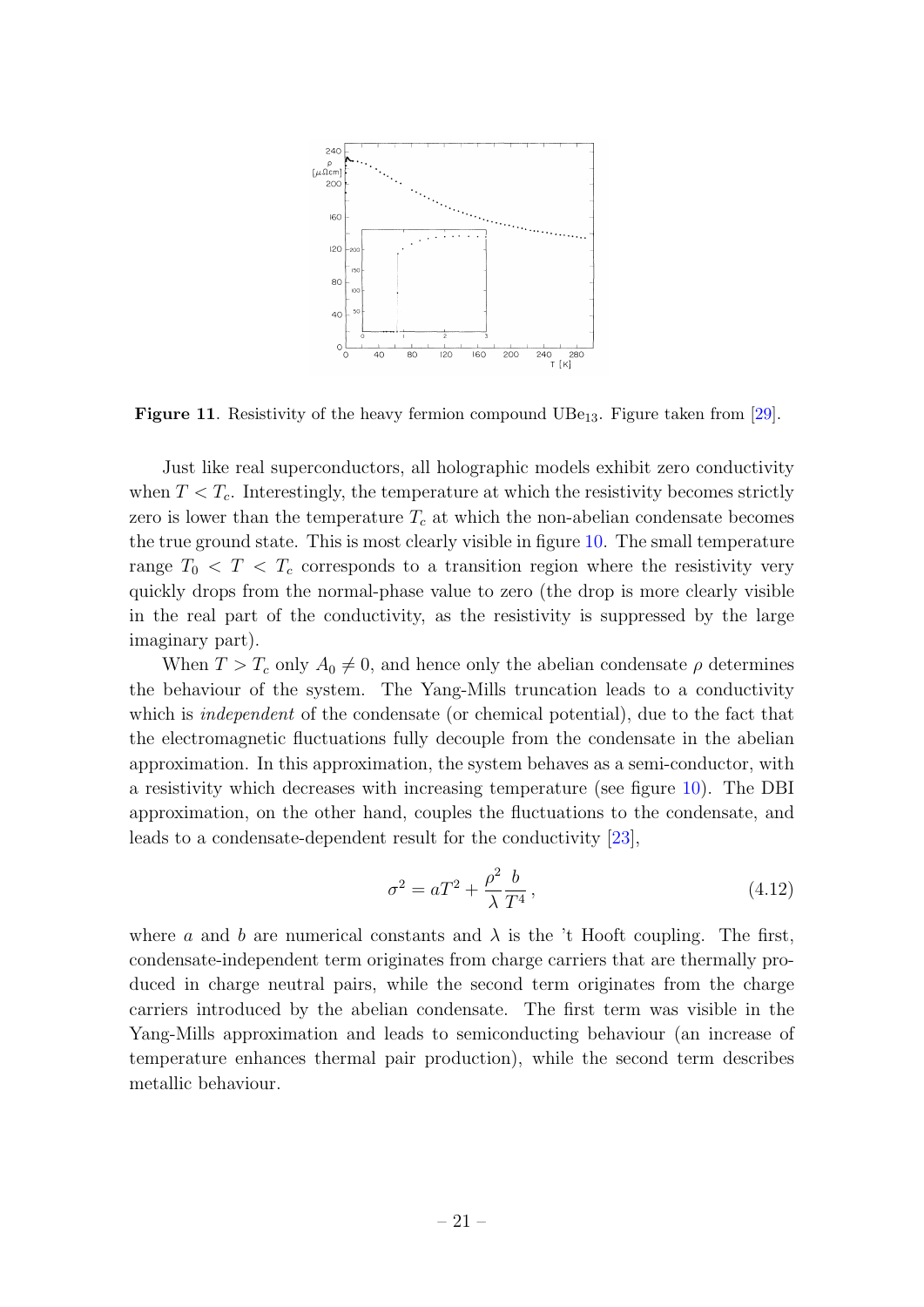The system thus behaves as a metal below the temperature  $T < T_*$ ,

$$
T_* = \left(\frac{2\rho^2 b}{a\lambda}\right)^{1/6},\tag{4.13}
$$

which is governed by  $\alpha'$  corrections to the Yang-Mills action. As the system is cooled, the question is whether metallic behaviour will kick in before the superconducting phase or not. Obviously, this depends on whether  $T_c$  is smaller or larger than  $T_*$ . The requirement that  $T_* > T_c$ , i.e. that the system behaves as a metal above  $T_c$ , will put constraints on  $\lambda$ , and determine if it is compatible with the requirement that  $\lambda \ll 1$ . Of course, one should keep in mind that our analysis for  $T < T_c$  has been done in the (non-abelian) Yang-Mills approximation, while the analysis for  $T > T_c$ was done in the DBI approximation. Therefore, the first step one should take is to see how higher-derivative corrections could change the critical temperature. We leave this issue for future investigation.

## Acknowledgements

We would like to thank Imperial College for hospitality while parts of this paper were being written.

## <span id="page-23-0"></span>A Appendix: computing temperature dependence

While the coupled system of equations [\(2.9\)](#page-5-3) is complicated and does not generically admit analytic solutions, it does have a useful scaling symmetry (both in the conformal and nonconformal cases), which simplifies our analysis. When considering a non-conformal systems we deal with three dimensionful parameters, the scale L, the temperature T and the chemical potential  $\mu$ . One might thus expect that the dimensionless condensate is a function of the two dimensionless combinations  $TL$ and  $\mu L$ . However, the equations [\(2.9\)](#page-5-3) allow us to reduce this dependence to only one dimensionless combination  $\mu/T$ , with all TL dependence following from general arguments. This is a consequence of a scaling symmetry of  $(2.9)$ , even when the metric [\(2.2\)](#page-4-2) does not have conformal symmetry.

To see this, let us introduce a dimensionless radial coordinate  $\tilde{r} = r/r_T$ . In this coordinate the equations that determine the condensate read

<span id="page-23-1"></span>
$$
\partial_{\tilde{r}}\left(h_1(\tilde{r})\partial_{\tilde{r}}A_0^{(3)}\right) = 4(A_3^{(1)})^2 A_0^{(3)} h_2(\tilde{r}) T^{-2},
$$
\n
$$
\partial_{\tilde{r}}\left(h_3(\tilde{r})\partial_{\tilde{r}}A_3^{(1)}\right) = 4(A_0^{(3)})^2 A_3^{(1)} h_4(\tilde{r}) T^{-2},
$$
\n(A.1)

where the  $h_i(\tilde{r})$  are functions of  $\tilde{r}$  only. That is, all T-dependence sits in the explicit  $T^{-2}$  factor of the terms on the right-hand side, and there is no bare dependence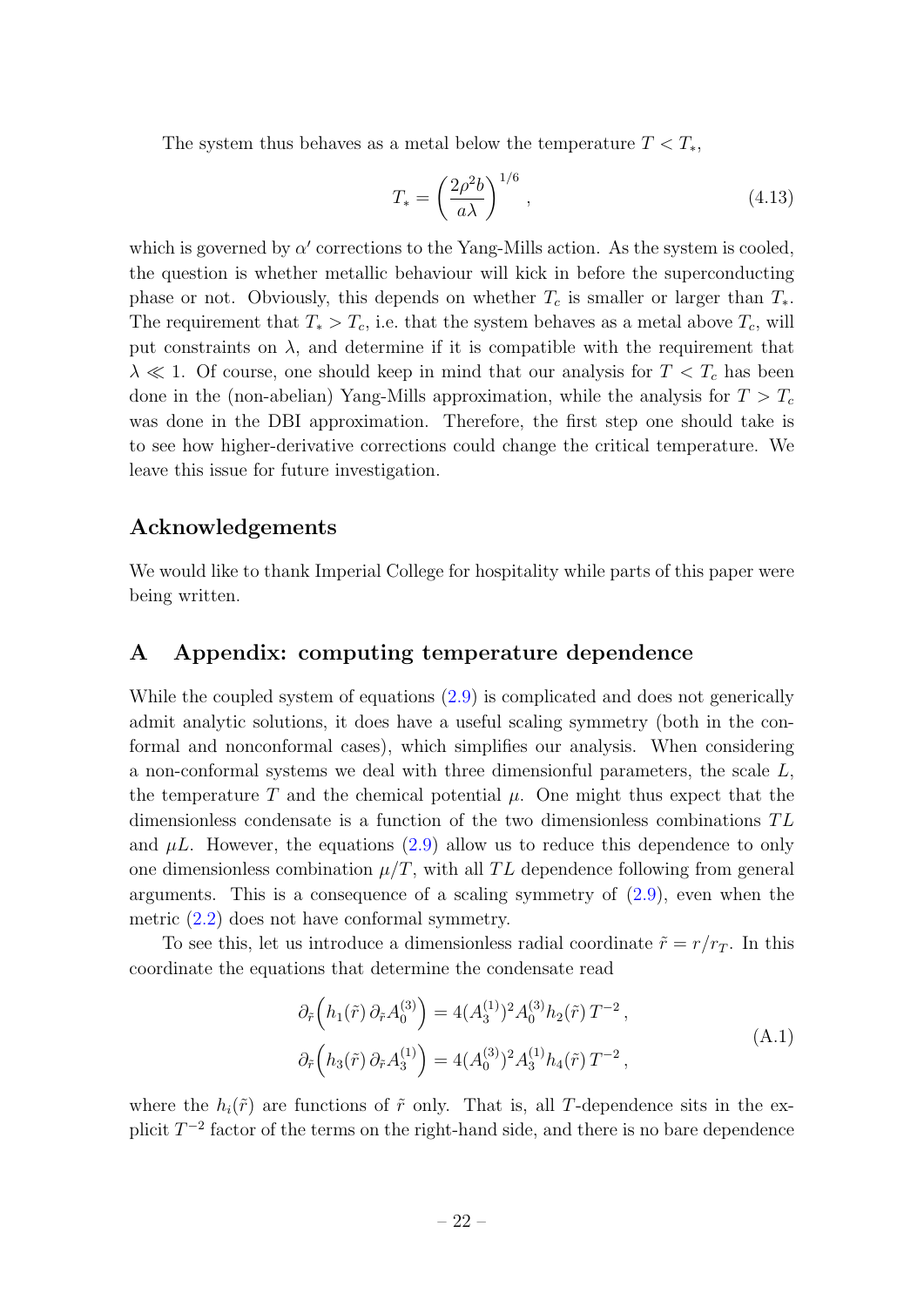on L anymore. Solutions to the equations now take the form

<span id="page-24-0"></span>
$$
A_0^{(3)} = \mu + \rho r^{\alpha} + \dots = T(\tilde{\mu} + \tilde{\rho}\tilde{r}^{\alpha} + \dots) =: T\tilde{A}_0^{(3)},
$$
 (A.2)

and similar for  $A_3^{(1)}$  $_3^{(1)}$  (see e.g. [\(A.4\)](#page-24-1) for the D4/D8 case). Here  $\alpha$  is a model-dependent constant and we have defined

<span id="page-24-3"></span>
$$
\tilde{\mu} := \frac{\mu}{T} \text{ and } \tilde{\rho} := \frac{\rho(r_T)^{\alpha}}{T}.
$$
\n(A.3)

From the fact that the equations  $(A.1)$  are independent of T and L when expressed in terms of the  $\tilde{A}_0^{(3)}$  $\tilde{A}_0^{(3)}$  and  $\tilde{A}_3^{(1)}$  variables, we can then conclude that the dimensionless quantity  $\tilde{\rho}$  only depends on  $\tilde{\mu}$ , not on the dimensionless combination TL. For the D4/D8 system, for instance, the expansion reads

<span id="page-24-1"></span>D4/D8: 
$$
A_0^{(3)} = T \left[ \frac{\mu}{T} - \frac{\rho}{T^{5/2} (TL)^{3/2}} \tilde{r}^{3/2} + \ldots \right] =: T \left[ \tilde{\mu} - \tilde{\rho} \tilde{r}^{3/2} + \ldots \right].
$$
 (A.4)

So we see that even when the theory is not conformally invariant<sup>[11](#page-24-2)</sup>, the scaling symmetry of the equations allows us to determine the dependence of the dimensionless condensate on  $TL$ . We also note that if one were to include higher derivative terms into the equations of motion (which for example follow from the DBI action), then the above symmetry would not necessarily continue to be present. In practice, we have used the scaling symmetry to verify numerical stability of the condensate solutions: plots of  $\tilde{\mu}$  against  $\tilde{\rho}$  should be independent of TL.

The scaling argument also allows us to determine e.g. the temperature dependence of the action by changing  $\mu$  instead of  $r<sub>T</sub>$ . The idea here is to compute the action in  $\tilde{r}$  coordinates at a fixed value  $r_T = 1$ . This will yield  $S(\mu, T) = r_T^{\beta} \tilde{S}(\mu/T, r_T =$ 1) for some  $\beta$ , with the overall power of  $r<sub>T</sub>$  simply arising from the coordinate transformation  $r = r_T \tilde{r}$ . We will see this at work in section [3.1.](#page-10-1)

<span id="page-24-2"></span><sup>&</sup>lt;sup>11</sup>In the conformal D3/D7 case, this story simplifies and the dimensionless condensate  $\rho/T$  is independent of  $TL$ , but the argument presented here shows that the story is somewhat more complicated in the non-conformal cases, where the naive dimensionless combination  $\rho/T^{(\alpha+1)}$  still depends on  $TL$ , albeit only in the simple way dictated by  $(A.3)$ .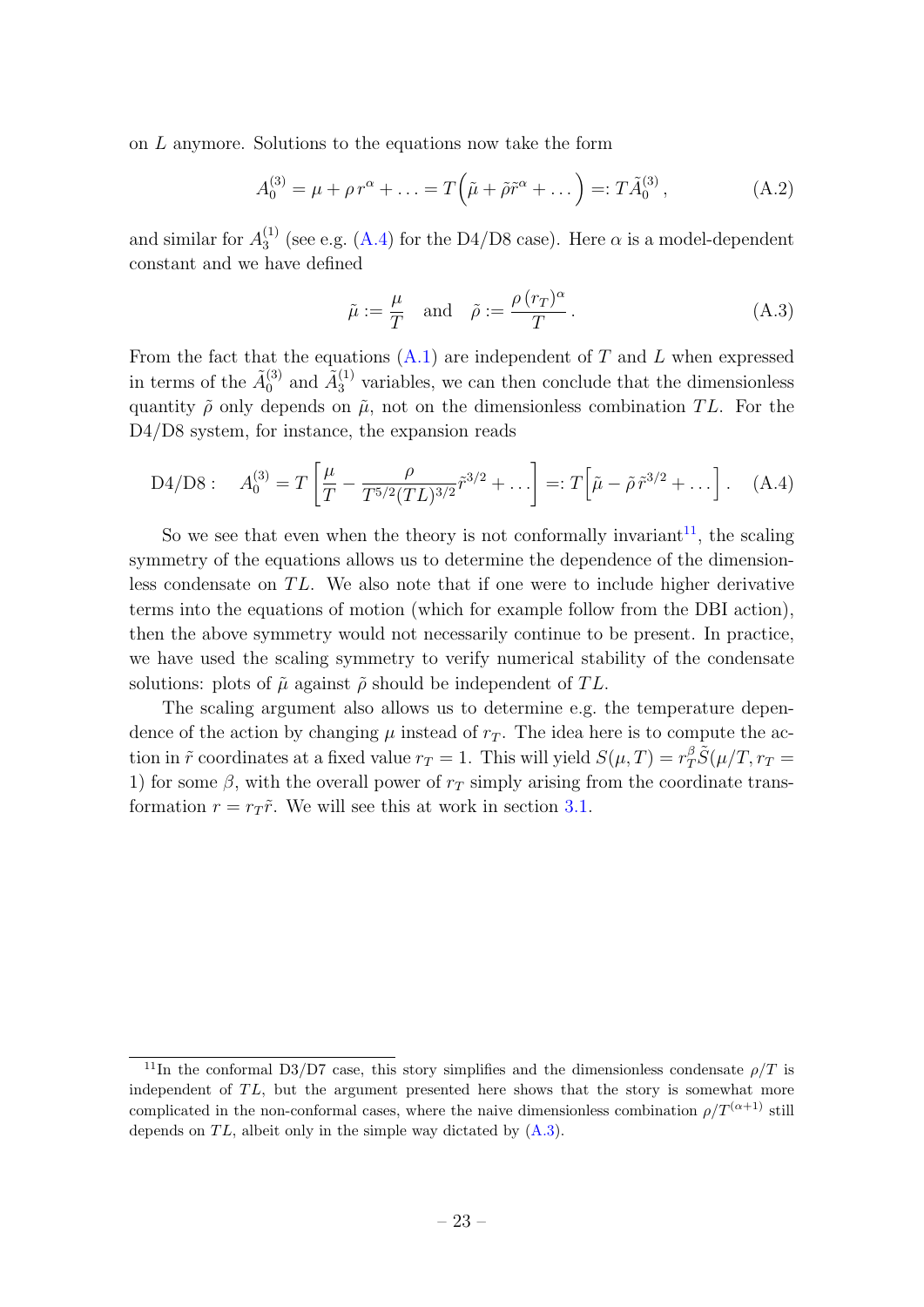## References

- <span id="page-25-0"></span>[1] S. A. Hartnoll, C. P. Herzog, and G. T. Horowitz, "Building a holographic superconductor", Phys. Rev. Lett. 101 (2008) 031601, [arXiv:0803.3295](http://xxx.lanl.gov/abs/0803.3295).
- <span id="page-25-1"></span>[2] S. A. Hartnoll, "Lectures on holographic methods for condensed matter physics", [arXiv:0903.3246](http://xxx.lanl.gov/abs/0903.3246).
- <span id="page-25-2"></span>[3] C. P. Herzog, "Lectures on holographic superfluidity and superconductivity", [arXiv:0904.1975](http://xxx.lanl.gov/abs/0904.1975).
- <span id="page-25-3"></span>[4] S. S. Gubser and S. S. Pufu, "The gravity dual of a p-wave superconductor", JHEP 11 (2008) 033, [arXiv:0805.2960](http://xxx.lanl.gov/abs/0805.2960).
- <span id="page-25-4"></span>[5] S. A. Hartnoll, C. P. Herzog, and G. T. Horowitz, "Holographic superconductors", JHEP 12 (2008) 015, [arXiv:0810.1563](http://xxx.lanl.gov/abs/0810.1563).
- <span id="page-25-5"></span>[6] G. T. Horowitz and M. M. Roberts, "Holographic superconductors with various condensates", Phys. Rev. D78 (2008) 126008, [arXiv:0810.1077](http://xxx.lanl.gov/abs/0810.1077).
- <span id="page-25-6"></span>[7] O. Aharony, K. Peeters, J. Sonnenschein, and M. Zamaklar, "Rho meson condensation at finite isospin chemical potential in a holographic model for QCD", JHEP 082 (2007) 1007, [arXiv:0709.3948](http://xxx.lanl.gov/abs/0709.3948).
- <span id="page-25-7"></span>[8] M. M. Roberts and S. A. Hartnoll, "Pseudogap and time reversal breaking in a holographic superconductor", JHEP 08 (2008) 035, [arXiv:0805.3898](http://xxx.lanl.gov/abs/0805.3898).
- <span id="page-25-8"></span>[9] S. S. Gubser, "Colorful horizons with charge in anti-de Sitter space", Phys. Rev. Lett. 101 (2008) 191601, [arXiv:0803.3483](http://xxx.lanl.gov/abs/0803.3483).
- <span id="page-25-9"></span>[10] M. Ammon, J. Erdmenger, M. Kaminski, and P. Kerner, "Superconductivity from gauge/gravity duality with flavor", [arXiv:0810.2316](http://xxx.lanl.gov/abs/0810.2316).
- <span id="page-25-10"></span>[11] M. Kulaxizi and A. Parnachev, "Holographic responses of fermion matter", Nucl. Phys. B815 (2009) 125-141, [arXiv:0811.2262](http://xxx.lanl.gov/abs/0811.2262).
- <span id="page-25-11"></span>[12] A. Karch, D. T. Son, and A. O. Starinets, "Zero sound from holography", [arXiv:0806.3796](http://xxx.lanl.gov/abs/0806.3796).
- <span id="page-25-13"></span>[13] J. Erdmenger and I. Kirsch, "Mesons in gauge/gravity dual with large number of fundamental fields", JHEP 12 (2004) 025, [hep-th/0408113](http://xxx.lanl.gov/abs/hep-th/0408113).
- <span id="page-25-12"></span>[14] T. Sakai and S. Sugimoto, "Low energy hadron physics in holographic QCD", Prog. Theor. Phys. 113 (2005) 843–882, [hep-th/0412141](http://xxx.lanl.gov/abs/hep-th/0412141).
- <span id="page-25-14"></span>[15] S. S. Gubser and F. D. Rocha, "The gravity dual to a quantum critical point with spontaneous symmetry breaking", *Phys. Rev. Lett.* **102** (2009) 061601, [arXiv:0807.1737](http://xxx.lanl.gov/abs/0807.1737).
- <span id="page-25-15"></span>[16] S. S. Gubser and A. Nellore, "Low-temperature behavior of the Abelian Higgs model in anti-de Sitter space", JHEP 04 (2009) 008, [arXiv:0810.4554](http://xxx.lanl.gov/abs/0810.4554).
- <span id="page-25-16"></span>[17] O. Aharony, J. Sonnenschein, and S. Yankielowicz, "A holographic model of